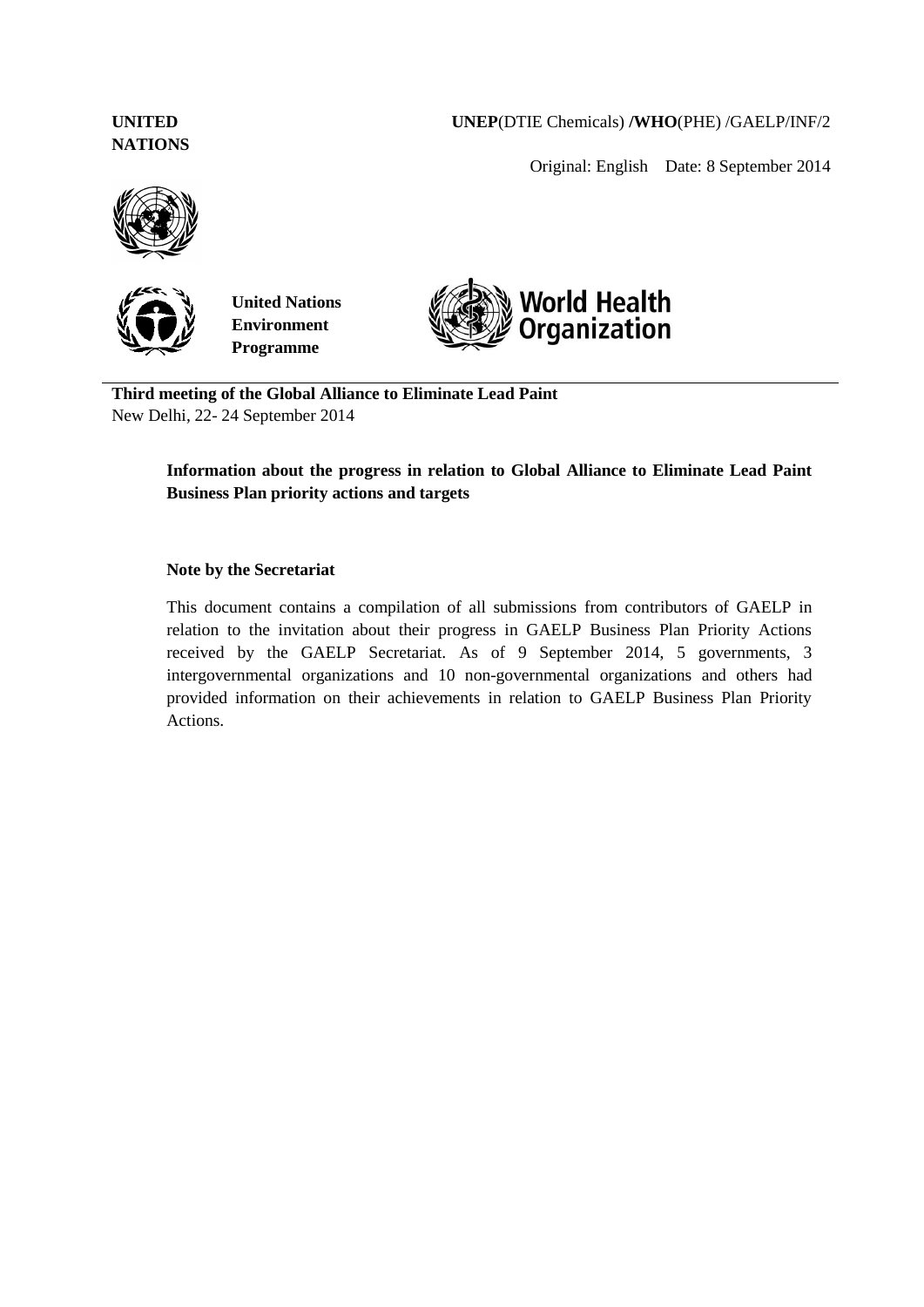# **Contents**

| 2. Progress of GAELP Contributors in Relation to GAELP Business Plan Priority Actions and Targets for                                                                                                                                                                                                                                                                                                  |
|--------------------------------------------------------------------------------------------------------------------------------------------------------------------------------------------------------------------------------------------------------------------------------------------------------------------------------------------------------------------------------------------------------|
|                                                                                                                                                                                                                                                                                                                                                                                                        |
|                                                                                                                                                                                                                                                                                                                                                                                                        |
| 3. Progress of GAELP Contributors in Relation to GAELP Business Plan Priority Actions and Targets for                                                                                                                                                                                                                                                                                                  |
|                                                                                                                                                                                                                                                                                                                                                                                                        |
| 4. Detailed Information on the Submissions in relation to Progress in the Business Plan priority action                                                                                                                                                                                                                                                                                                |
|                                                                                                                                                                                                                                                                                                                                                                                                        |
| 4.1. Establishing and launching a clearinghouse or data repository for the Global Alliance that<br>contains available advocacy materials, information on lead paint levels, on blood - lead testing<br>and surveillance, and treatment guidelines etc. An initial focus of the clearinghouse will include<br>those materials needed to support the marking of an international day of action (GAELP BP |
|                                                                                                                                                                                                                                                                                                                                                                                                        |
| 4.1.2. Center for Public Health and Environmental Development (CEPHED)  11                                                                                                                                                                                                                                                                                                                             |
|                                                                                                                                                                                                                                                                                                                                                                                                        |
| 4.1.4. Armenian Women for Health and Healthy Environment (AWHHE)  11                                                                                                                                                                                                                                                                                                                                   |
|                                                                                                                                                                                                                                                                                                                                                                                                        |
|                                                                                                                                                                                                                                                                                                                                                                                                        |
|                                                                                                                                                                                                                                                                                                                                                                                                        |
| 4.2. Developing a proposal and obtaining broad support among Governments, clinical and public<br>health professionals and other stakeholders for the marking of an international day of action on<br>prevention of lead poisoning with an initial focus on eliminating lead paint(GAELP BP priority                                                                                                    |
|                                                                                                                                                                                                                                                                                                                                                                                                        |
| 4.2.2. Center for Public Health and Environmental Development (CEPHED)  13                                                                                                                                                                                                                                                                                                                             |
|                                                                                                                                                                                                                                                                                                                                                                                                        |
|                                                                                                                                                                                                                                                                                                                                                                                                        |
|                                                                                                                                                                                                                                                                                                                                                                                                        |
|                                                                                                                                                                                                                                                                                                                                                                                                        |
|                                                                                                                                                                                                                                                                                                                                                                                                        |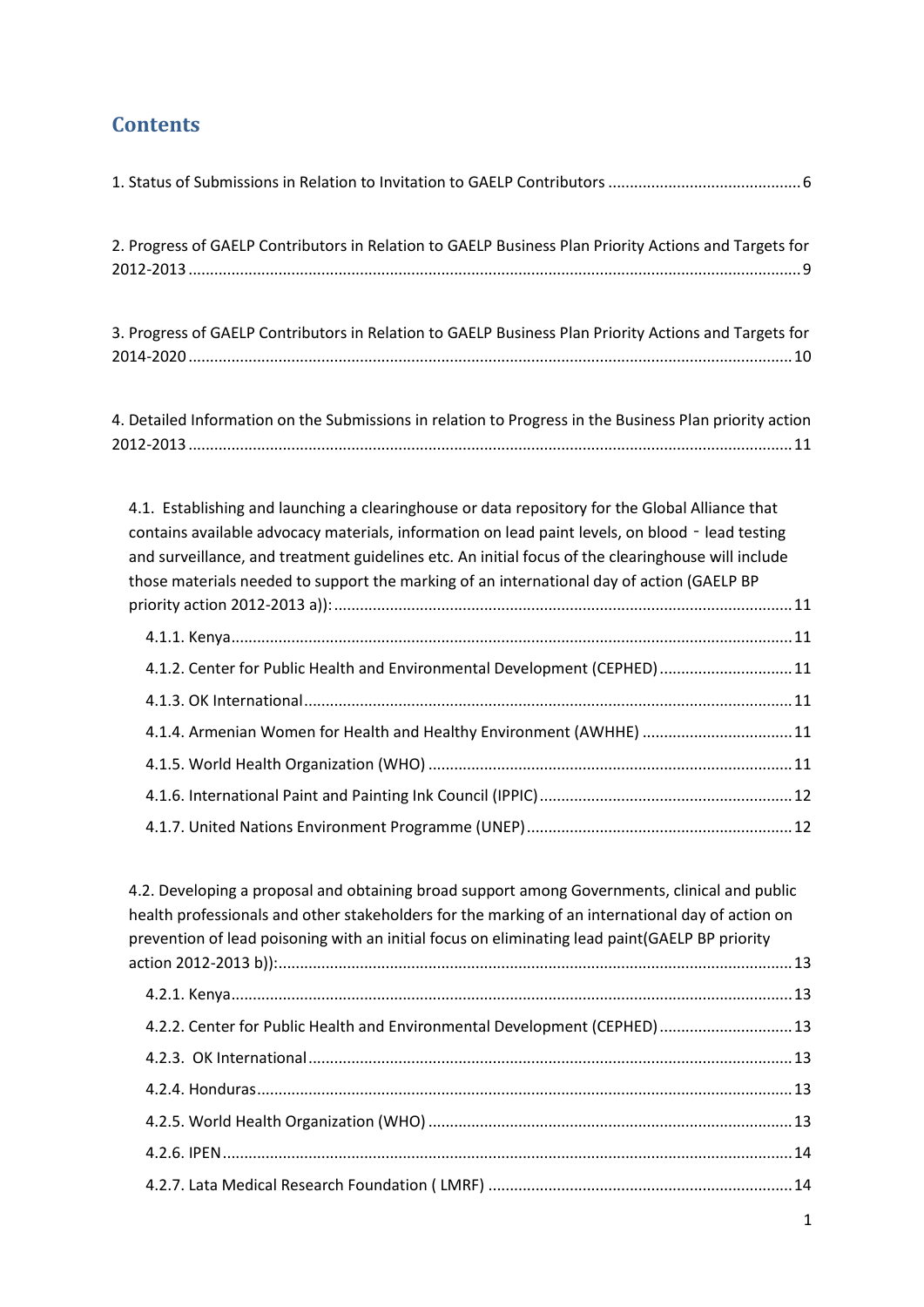[4.3. Filling information gaps on the presence or absence of lead paint on the consumer market in](#page-17-0)  [those countries where little or no data are now available; expanding information on lead exposure](#page-17-0)  [pathways for vulnerable populations \(e.g. children under six years of age, paint users and workers](#page-17-0)  in paint production facilities) associated with different paint categories (e.g. decorative paints; [industrial paints; anti corrosive metal primers; and others\)-](#page-17-0) (GAELP BP priority action 2012-2013 c)): [.....................................................................................................................................................17](#page-17-0)

| 4.3.2. Center for Public Health and Environmental Development (CEPHED) 17 |  |
|---------------------------------------------------------------------------|--|
|                                                                           |  |
|                                                                           |  |
|                                                                           |  |
|                                                                           |  |
|                                                                           |  |
|                                                                           |  |
|                                                                           |  |
|                                                                           |  |
|                                                                           |  |
|                                                                           |  |

| 4.4. Developing technical guidelines for paint manufacturers on alternatives to lead compounds |  |
|------------------------------------------------------------------------------------------------|--|
|                                                                                                |  |
|                                                                                                |  |
| 4.4.2. Center for Public Health and Environmental Development (CEPHED) 21                      |  |
|                                                                                                |  |
|                                                                                                |  |
|                                                                                                |  |
|                                                                                                |  |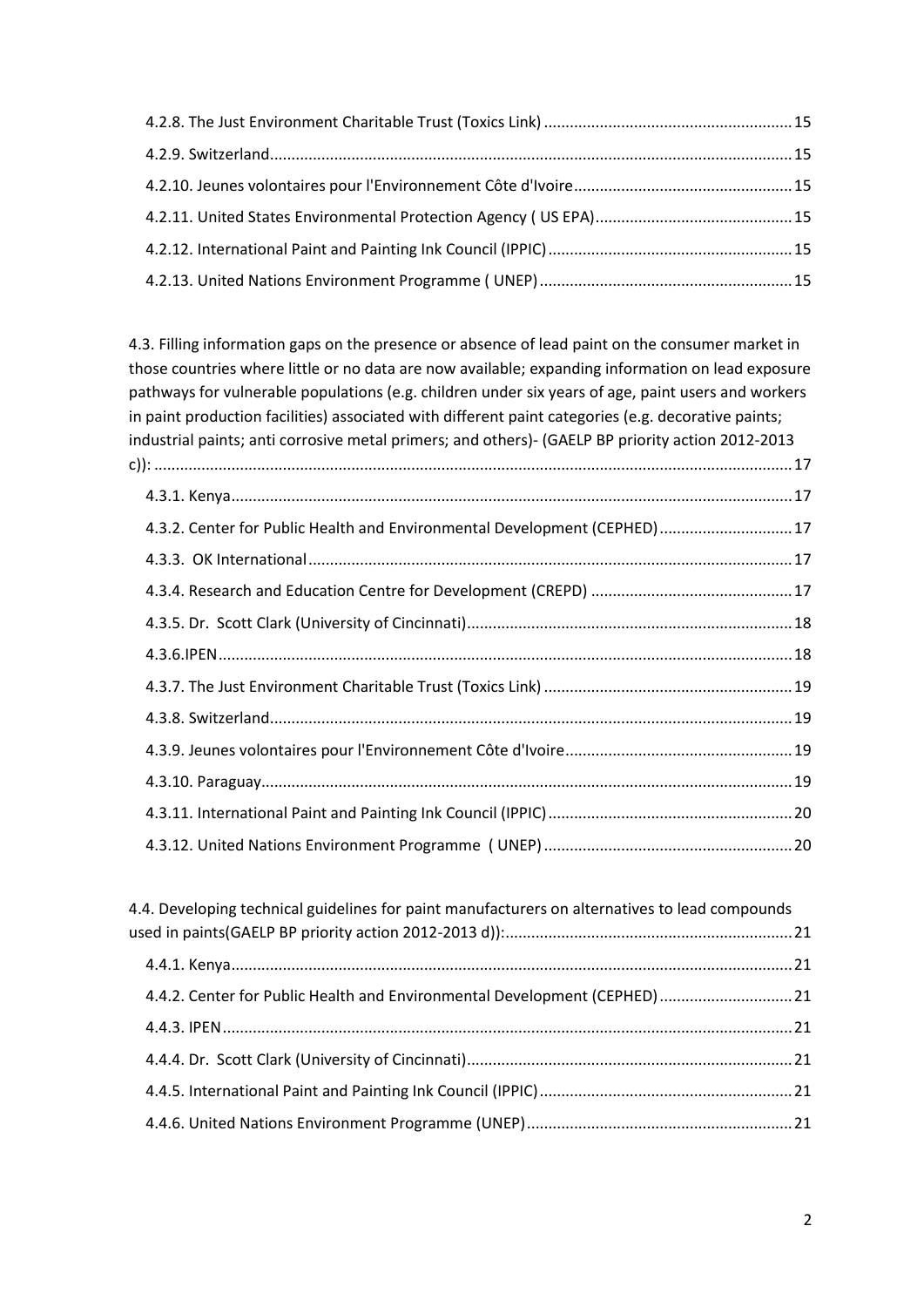| 4.5. Developing a framework for the labelling and certification of paints (GAELP BP priority action |  |
|-----------------------------------------------------------------------------------------------------|--|
|                                                                                                     |  |
|                                                                                                     |  |
| 4.5.2. Center for Public Health and Environmental Development (CEPHED) 23                           |  |
|                                                                                                     |  |
|                                                                                                     |  |
|                                                                                                     |  |
|                                                                                                     |  |
|                                                                                                     |  |

[4.6. Disseminating a document that presents and discusses the elements of a national regulatory](#page-24-0)  [framework for eliminating lead paint \(GAELP BP priority action 2012-2013 f\)\):..............................24](#page-24-0)

| 4.6.2. Center for Public Health and Environmental Development (CEPHED) 24 |  |
|---------------------------------------------------------------------------|--|
|                                                                           |  |
|                                                                           |  |
|                                                                           |  |
|                                                                           |  |
|                                                                           |  |
|                                                                           |  |
|                                                                           |  |
|                                                                           |  |

| 4.7. Contributing expertise about lead paint to the finalization of WHO evidence - based  |  |
|-------------------------------------------------------------------------------------------|--|
| guidelines on the prevention and management of lead exposure, including recommendations   |  |
| concerning the establishment of blood lead screening and surveillance programmes for lead |  |
|                                                                                           |  |
|                                                                                           |  |
| 4.7.2. Center for Public Health and Environmental Development (CEPHED) 26                 |  |
|                                                                                           |  |
|                                                                                           |  |
|                                                                                           |  |
|                                                                                           |  |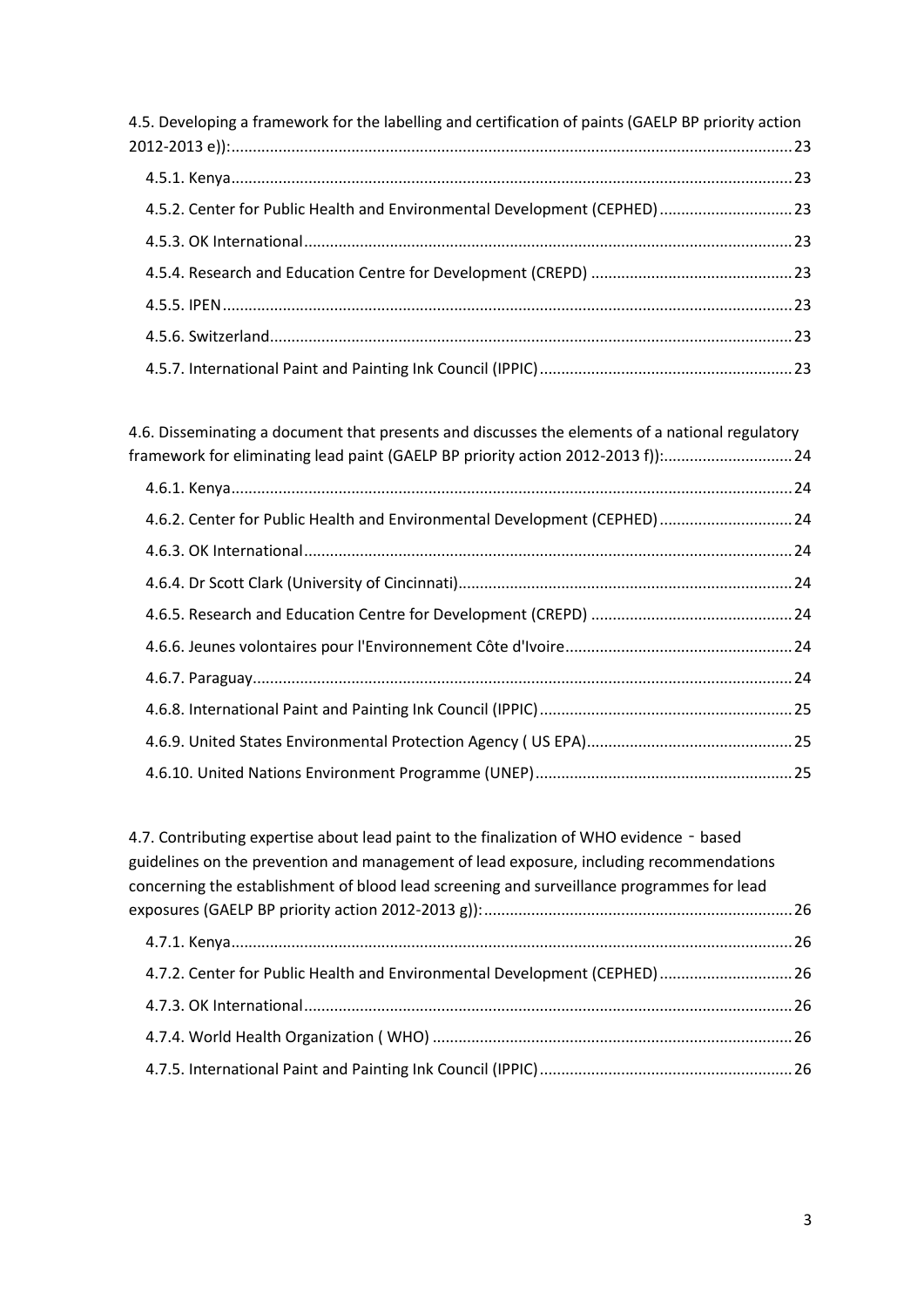| 4.8. Engaging additional stakeholders in the work of the Global Alliance, including through the<br>establishment of national alliances to contribute to implementation activities, and obtaining an<br>increased number of financial contributions and to achieve the goals and objectives of the Global |  |
|----------------------------------------------------------------------------------------------------------------------------------------------------------------------------------------------------------------------------------------------------------------------------------------------------------|--|
|                                                                                                                                                                                                                                                                                                          |  |
| 4.8.2. Center for Public Health and Environmental Development (CEPHED) 27                                                                                                                                                                                                                                |  |
|                                                                                                                                                                                                                                                                                                          |  |
| 4.8.4. World Health Organization & United Nations Environment Programme 27                                                                                                                                                                                                                               |  |
|                                                                                                                                                                                                                                                                                                          |  |
|                                                                                                                                                                                                                                                                                                          |  |
|                                                                                                                                                                                                                                                                                                          |  |

[5. Detailed Information on the Submissions in relation to Progress in the Business Plan additional](#page-30-0)  [actions 2014-2020.................................................................................................................................30](#page-30-0)

[5.1. Promoting the establishment of appropriate national regulatory frameworks to stop the](#page-30-1)  [manufacture, import, export, sale and use of lead paints and products coated with lead paints](#page-30-1)  (GAELP BP priority action 2014-2020 a)): [.........................................................................................30](#page-30-1) [5.1.1. Center for Public Health and Environmental Development \(CEPHED\)...............................30](#page-30-2) [5.1.2. Research and Education Centre for Development \(CREPD\)](#page-30-3) ...............................................30 [5.1.3. United Nations Industrial Development Organization \(UNIDO\).........................................30](#page-30-4) [5.1.4. International Paint and Painting Ink Council \(IPPIC\)...........................................................30](#page-30-5) [5.1.5. United Nations Environment Programme \(UNEP\)..............................................................30](#page-30-6)

| 5.2. Promoting third party certification of no added lead in new paint products, especially in |  |
|------------------------------------------------------------------------------------------------|--|
| countries which may face challenges with the comprehensive enforcement of national regulatory  |  |
| frameworks to stop the manufacture, import, export, sale and use of lead paints and products   |  |
|                                                                                                |  |
| 5.2.1. Center for Public Health and Environmental Development (CEPHED) 31                      |  |
|                                                                                                |  |
|                                                                                                |  |

[5.3. Identifying the information that small and medium size paint manufacturers may need to cost](#page-32-0)  [effectively reformulate their paint products to eliminate the use of added lead compounds, and](#page-32-0)  [establishing mechanisms to provide them with such information as needed\(GAELP BP priority](#page-32-0)  [action 2014-2020 c\)\):........................................................................................................................32](#page-32-0) [5.3.1. Center for Public Health and Environmental Development \(CEPHED\)...............................32](#page-32-1)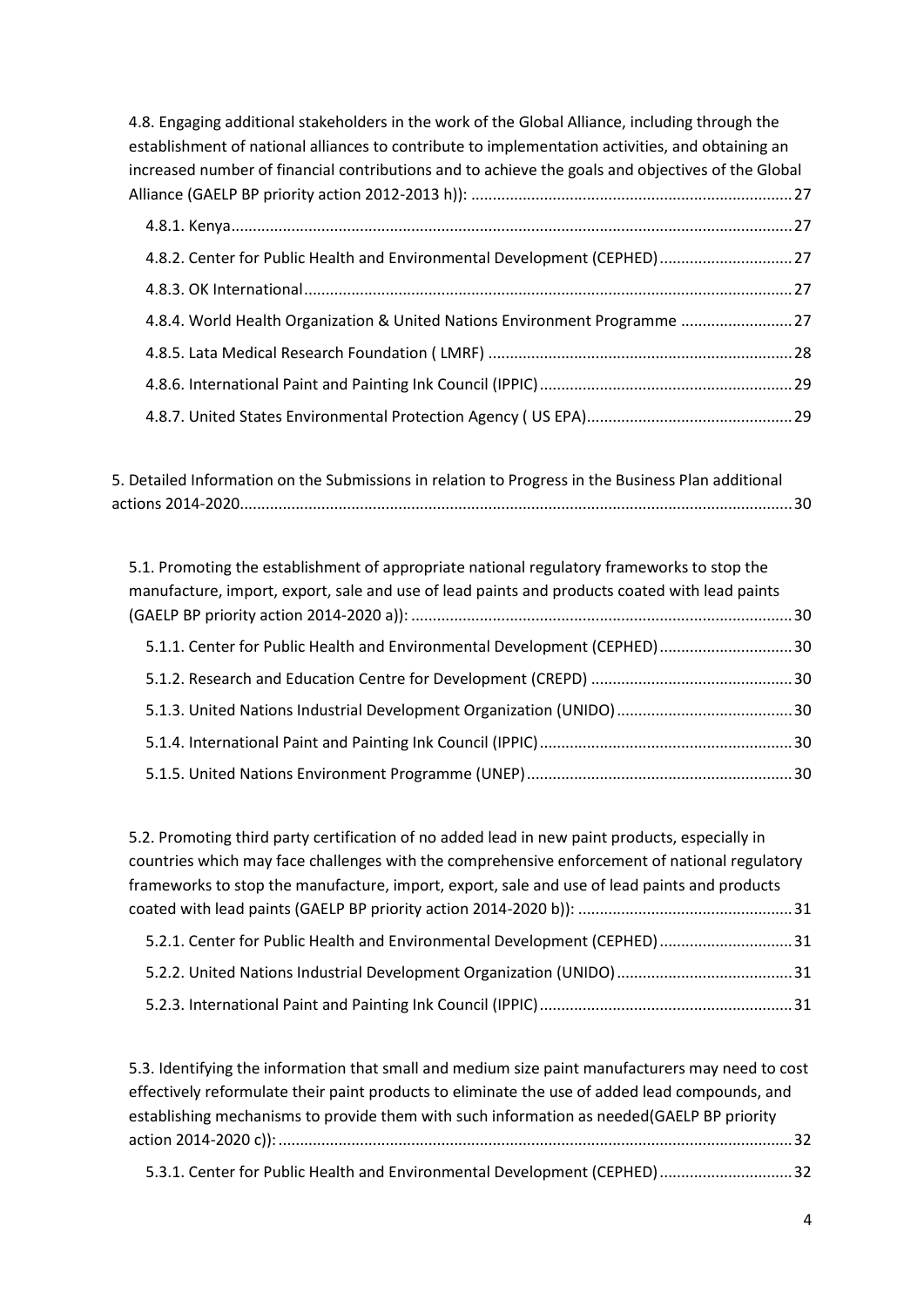[5.4. Preparing and disseminating guidance materials on how to minimize potential lead exposure](#page-33-0)  [in and around housing, childcare facilities, schools and other](#page-33-0) buildings where lead paint has been [used in the past, including information on proper procedures for repainting surfaces, remodelling](#page-33-0)  [and demolition\(GAELP BP priority action 2014-2020 d\)\):](#page-33-0) ................................................................33 [5.4.1. Center for Public Health and Environmental Development \(CEPHED\)...............................33](#page-33-1) [5.4.2. Research and Education Centre for Development \(CREPD\)](#page-33-2) ...............................................33 [5.4.3. Dr Scott Clark \(University of Cincinnati\)..............................................................................33](#page-33-3) [5.4.4. International Paint and Painting Ink Council \(IPPIC\)...........................................................33](#page-33-4)

| 5.5. Preparing and disseminating guidance materials on how to avoid or minimize workers' lead |  |
|-----------------------------------------------------------------------------------------------|--|
| exposure in industrial facilities producing or using paint that contains added lead compounds |  |
|                                                                                               |  |
| 5.5.1. Center for Public Health and Environmental Development (CEPHED)  34                    |  |
|                                                                                               |  |

| 5.6. Increasing capacities to conduct blood - lead testing and surveillance programmes, to assess<br>residential and occupational risks and to implement public and professional education on the |  |
|---------------------------------------------------------------------------------------------------------------------------------------------------------------------------------------------------|--|
|                                                                                                                                                                                                   |  |
| 5.6.1. Center for Public Health and Environmental Development (CEPHED) 35                                                                                                                         |  |
|                                                                                                                                                                                                   |  |
|                                                                                                                                                                                                   |  |
|                                                                                                                                                                                                   |  |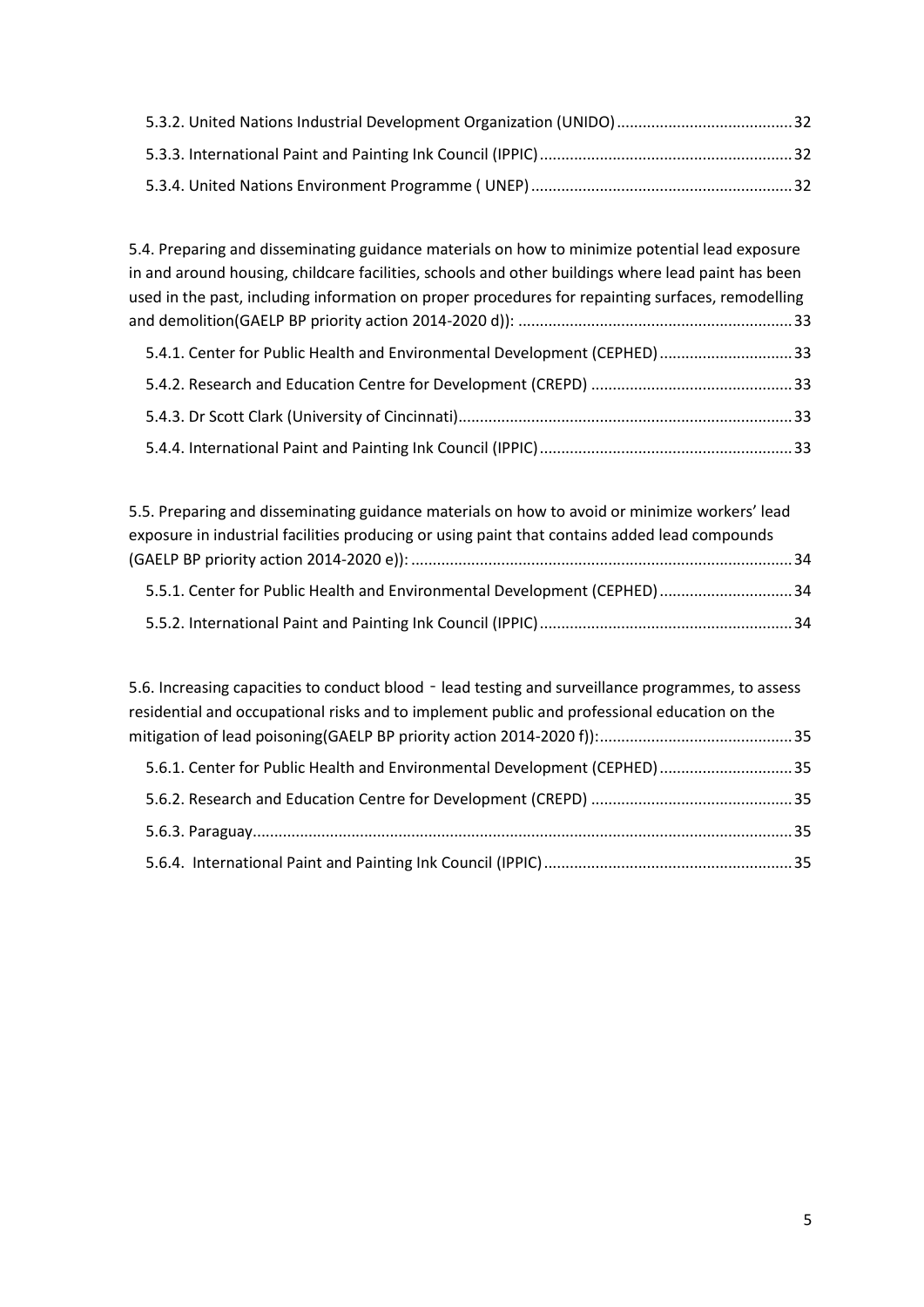#### <span id="page-6-0"></span>**1. Status of Submissions in Relation to Invitation to GAELP Contributors**

- 1. At the 2002 World Summit on Sustainable Development (WSSD), nations decided to phase out lead in lead-based paints, and this decision was reinforced at the second meeting of the International Conference on Chemicals Management (ICCM2) in 2009 that identified lead in paint as an emerging policy issue. The United Nations Environment Programme (UNEP) and the World Health Organization (WHO) were invited to establish a global partnership to promote phasing out the use of lead in paints, ie, the Global Alliance to Eliminate Lead Paint (GAELP). The Alliance aims to catalyze efforts to prevent children's exposure to lead from paints and to minimize occupational exposures to lead paint.
- 2. At the subsequent ICCM3 in September of 2012, governments stressed the continuing danger that lead paint posed to human health and the environment as we continue to gain momentum in addressing this issue. As recently as February of 2013, the UNEP Governing Council emphasized that further actions are needed to address challenges posed by lead and cadmium and mandated continued activity on GAELP.
- 3. Current government contributors of GAELP are; Canada, Honduras, Kenya, Republic of Cameroon, Paraguay, Switzerland, United States of America.
- 4. Current intergovernmental organizations that are contributors of GAELP are; United Nations Environment Programme (UNEP), United Nations Industrial Development Organization ( UNIDO), World Health Organization (WHO).
- 5. Current non-governmental organizations that are contributors of GAELP are; [AGENDA,](http://www.unep.org/chemicalsandwaste/Portals/9/Lead_Cadmium/docs/GAELP/Contributors%20Letters/AGENDA.pdf) [AWHHE,](http://www.unep.org/chemicalsandwaste/Portals/9/Lead_Cadmium/docs/GAELP/Contributors%20Letters/AWHHE%20Letter%20and%20Form.pdf) [BALIFOKUS,](http://www.unep.org/chemicalsandwaste/Portals/9/Lead_Cadmium/docs/GAELP/Contributors%20Letters/Balifokux%20letter.pdf) [Center for Public Health and Environmental Development \(CEPHED\),](http://www.unep.org/chemicalsandwaste/Portals/9/Lead_Cadmium/docs/GAELP/Contributors%20Letters/CEPHED%20Letter%20and%20Form.pdf) Centre de Recherche et [d'Ecuation pour le Développement \(CREPD\),](http://www.unep.org/chemicalsandwaste/Portals/9/Lead_Cadmium/docs/GAELP/Contributors%20Letters/CREPD%20Letter%20and%20Form.pdf) [Children's Environmental](http://www.unep.org/chemicalsandwaste/Portals/9/Lead_Cadmium/docs/GAELP/Contributors%20Letters/Children%20Environmental%20Health%20Foundation%20Letter%20and%20Form.pdf)  [Health Foundation,](http://www.unep.org/chemicalsandwaste/Portals/9/Lead_Cadmium/docs/GAELP/Contributors%20Letters/Children%20Environmental%20Health%20Foundation%20Letter%20and%20Form.pdf) [Eco Waste Coalition,](http://www.unep.org/chemicalsandwaste/Portals/9/Lead_Cadmium/docs/GAELP/Contributors%20Letters/Eco%20Waste%20Coalition%20Letter.pdf) [Environment and Social Development Organization](http://www.unep.org/chemicalsandwaste/Portals/9/Lead_Cadmium/docs/GAELP/Contributors%20Letters/Environement%20and%20Social%20Development%20Organization%20Letter.pdf)  [\(ESDO\),](http://www.unep.org/chemicalsandwaste/Portals/9/Lead_Cadmium/docs/GAELP/Contributors%20Letters/Environement%20and%20Social%20Development%20Organization%20Letter.pdf) [Green Women,](http://www.unep.org/chemicalsandwaste/Portals/9/Lead_Cadmium/docs/GAELP/Contributors%20Letters/GreenWomen%20Letter%20and%20Form.pdf) [Inclusion Ghana,](http://www.unep.org/chemicalsandwaste/Portals/9/Lead_Cadmium/docs/GAELP/Contributors%20Letters/Inclusion%20Ghana.pdf) [Indira Gandhi Government Medical College,](http://www.unep.org/chemicalsandwaste/Portals/9/Lead_Cadmium/docs/GAELP/Contributors%20Letters/Department%20of%20Pediatrics%20Indira%20Gandhi%20Government%20Medical%20College_India.pdf) [IndyAct,](http://www.unep.org/chemicalsandwaste/Portals/9/Lead_Cadmium/docs/GAELP/Contributors%20Letters/IndyACT.pdf) [International Pediatric Association \(IPA\),](http://www.unep.org/chemicalsandwaste/Portals/9/Lead_Cadmium/docs/GAELP/Contributors%20Letters/Int.%20Pediatric%20Association.May2014.pdf) [IPEN,](http://www.unep.org/chemicalsandwaste/Portals/9/Lead_Cadmium/docs/GAELP/Contributors%20Letters/IPEN%20Letter%20and%20Form.pdf) [Jeunes volontaires pour l'Environnement Côte](http://www.unep.org/chemicalsandwaste/Portals/9/Lead_Cadmium/docs/GAELP/Contributors%20Letters/Jeune%20Volontaire%20pour%20l)  [d'Ivoire,](http://www.unep.org/chemicalsandwaste/Portals/9/Lead_Cadmium/docs/GAELP/Contributors%20Letters/Jeune%20Volontaire%20pour%20l) [Lata Medical Research Foundation,](http://www.unep.org/chemicalsandwaste/Portals/9/Lead_Cadmium/docs/GAELP/Contributors%20Letters/Lata%20Medical%20Research%20Foundation_India.pdf) [LEADERS Nepal's,](http://www.unep.org/chemicalsandwaste/Portals/9/Lead_Cadmium/docs/GAELP/Contributors%20Letters/Nepal.May2014.pdf) Loyola University Chicago Civitas ChildLaw Center , [OK International,](http://www.unep.org/chemicalsandwaste/Portals/9/Lead_Cadmium/docs/GAELP/Contributors%20Letters/OK_International_Contributor_GAELP.pdf) [Pollution Control Association of Liberia,](http://www.unep.org/chemicalsandwaste/Portals/9/Lead_Cadmium/docs/GAELP/Contributors%20Letters/Pollution%20control%20association%20of%20liberia.pdf) [The Just](http://www.unep.org/chemicalsandwaste/Portals/9/Lead_Cadmium/docs/GAELP/Contributors%20Letters/Toxics%20Link%20Letter.pdf)  [Environment Charitable Trust \(Toxics Link\),](http://www.unep.org/chemicalsandwaste/Portals/9/Lead_Cadmium/docs/GAELP/Contributors%20Letters/Toxics%20Link%20Letter.pdf) [Uganda Network on Toxic Free Malaria Control](http://www.unep.org/chemicalsandwaste/Portals/9/Lead_Cadmium/docs/GAELP/Contributors%20Letters/UNETMAC_Uganda%20Letter%20and%20Form.pdf)  [\(UNETMAC\)](http://www.unep.org/chemicalsandwaste/Portals/9/Lead_Cadmium/docs/GAELP/Contributors%20Letters/UNETMAC_Uganda%20Letter%20and%20Form.pdf) and the [International Paint and Painting Ink Council \(IPPIC\).](http://www.unep.org/chemicalsandwaste/Portals/9/Lead_Cadmium/docs/GAELP/Contributors%20Letters/IPPIC%20GAELP%20Contribution%20Letter.pdf)
- 6. The other contributors of GAELP are; [Dr Paul Dargan \(Medical Toxicology Office Guy's and St](http://www.unep.org/chemicalsandwaste/Portals/9/Lead_Cadmium/docs/GAELP/Contributors%20Letters/Toxicology%20Office%20Guy)  [Thomas' NHS Foundation Trust\)](http://www.unep.org/chemicalsandwaste/Portals/9/Lead_Cadmium/docs/GAELP/Contributors%20Letters/Toxicology%20Office%20Guy) and [Dr Scott Clark \(University of Cincinnati\),](http://www.unep.org/chemicalsandwaste/Portals/9/Lead_Cadmium/docs/GAELP/Contributors%20Letters/Scott_Clark_Univ_Cincinnati_Form_Letter.pdf)
- 7. The GAELP Secretariat invited GAELP contributors to provide information about progress in relation to GAELP Business plan priority actions and targets by the preferably deadline 5 August 2014.
- 8. The information is compiled by the GAELP Secretariat and it will be included in an information document that will then be presented at the third meeting of the Global Alliance to Eliminate Lead Paint, and elsewhere, appropriate.
- 9. The Table 1.1. includes information of the GAELP contributors and their submissions regarding the invitation to provide information about progress in relation to GAELP Business Plan priority actions and targets.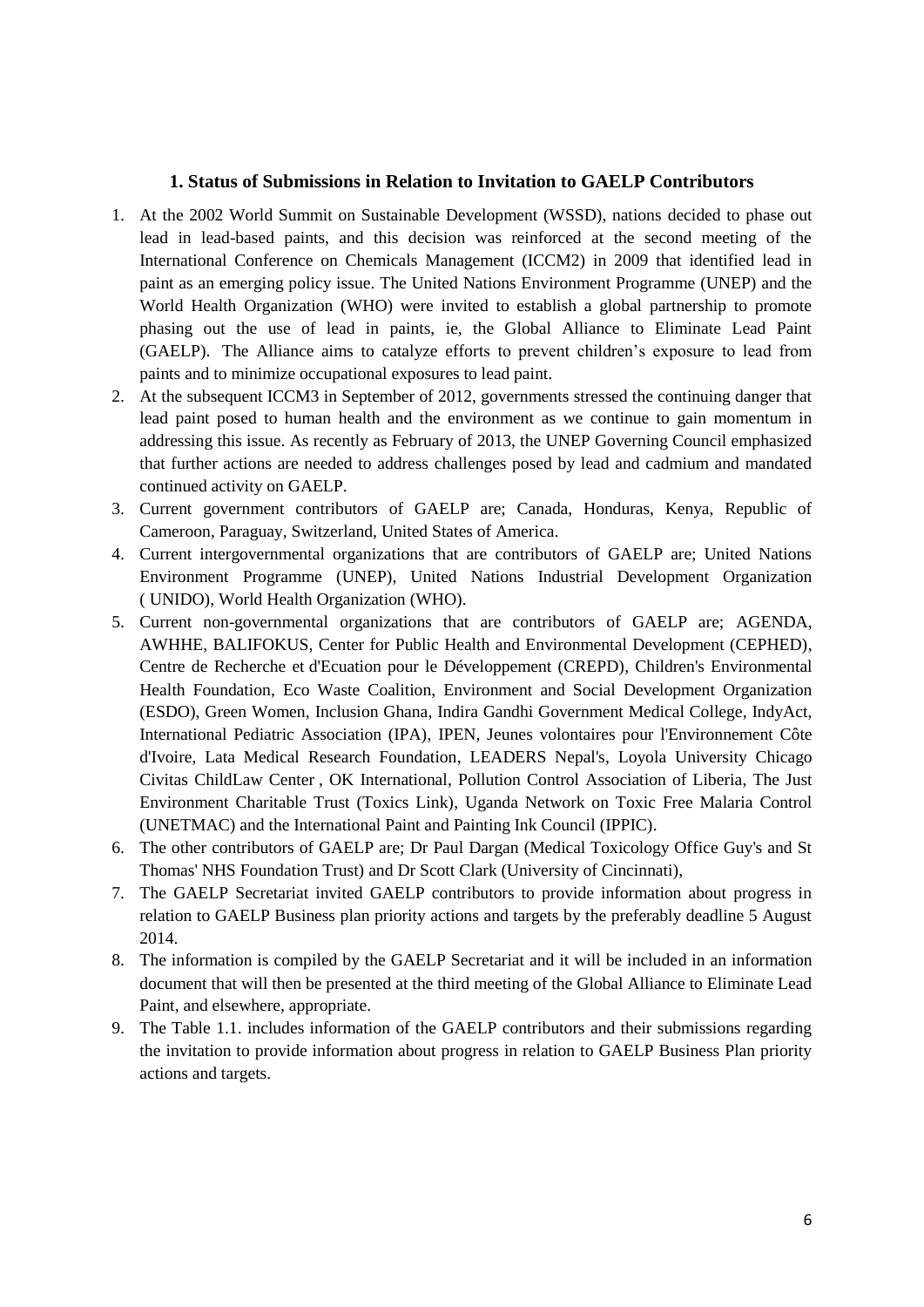| <b>Contributors</b>                                                                                         | <b>Submissions</b>      |  |  |
|-------------------------------------------------------------------------------------------------------------|-------------------------|--|--|
| <b>Governments</b>                                                                                          |                         |  |  |
| Canada<br>1.                                                                                                |                         |  |  |
| Honduras<br>2.                                                                                              | X                       |  |  |
| 3. Kenya                                                                                                    | X                       |  |  |
| 4. Republic of Cameroon                                                                                     |                         |  |  |
| 5. Paraguay                                                                                                 | X                       |  |  |
| 6. Switzerland                                                                                              | X                       |  |  |
| <b>United States of America</b><br>7.<br><b>US EPA</b><br>Center for Disease Control & Prevention(CDC)<br>٠ | X                       |  |  |
| <b>Total GOVs: 7</b>                                                                                        |                         |  |  |
| <b>Inter-Governmental Organizations</b>                                                                     |                         |  |  |
| 8. United Nations Environment Programme (UNEP)                                                              | X                       |  |  |
| 9. United Nations Industrial Development Organization (UNIDO)                                               | X                       |  |  |
| 10. World Health Organization (WHO)                                                                         | $\overline{\mathbf{X}}$ |  |  |
| <b>Total IGOs: 3</b>                                                                                        |                         |  |  |
| <b>Non-Governmental Organizations</b>                                                                       |                         |  |  |
| 11. AGENDA                                                                                                  |                         |  |  |
| 12. Armenian Women for Health and Healthy Environment<br>(AWHHE)                                            | X                       |  |  |
| 13. BALIFOKUS                                                                                               |                         |  |  |
| 14. Center for Public Health and Environmental Development<br>(CEPHED)                                      | X                       |  |  |
| 15. Centre de Recherche et d'éducation pour le Développement<br>(CREPD)                                     | X                       |  |  |
| 16. Children's Environmental Health Foundation                                                              |                         |  |  |
| 17. Eco Waste Coalition                                                                                     |                         |  |  |

*Table 1.1. Status of submissions in relation to mentioned invitations*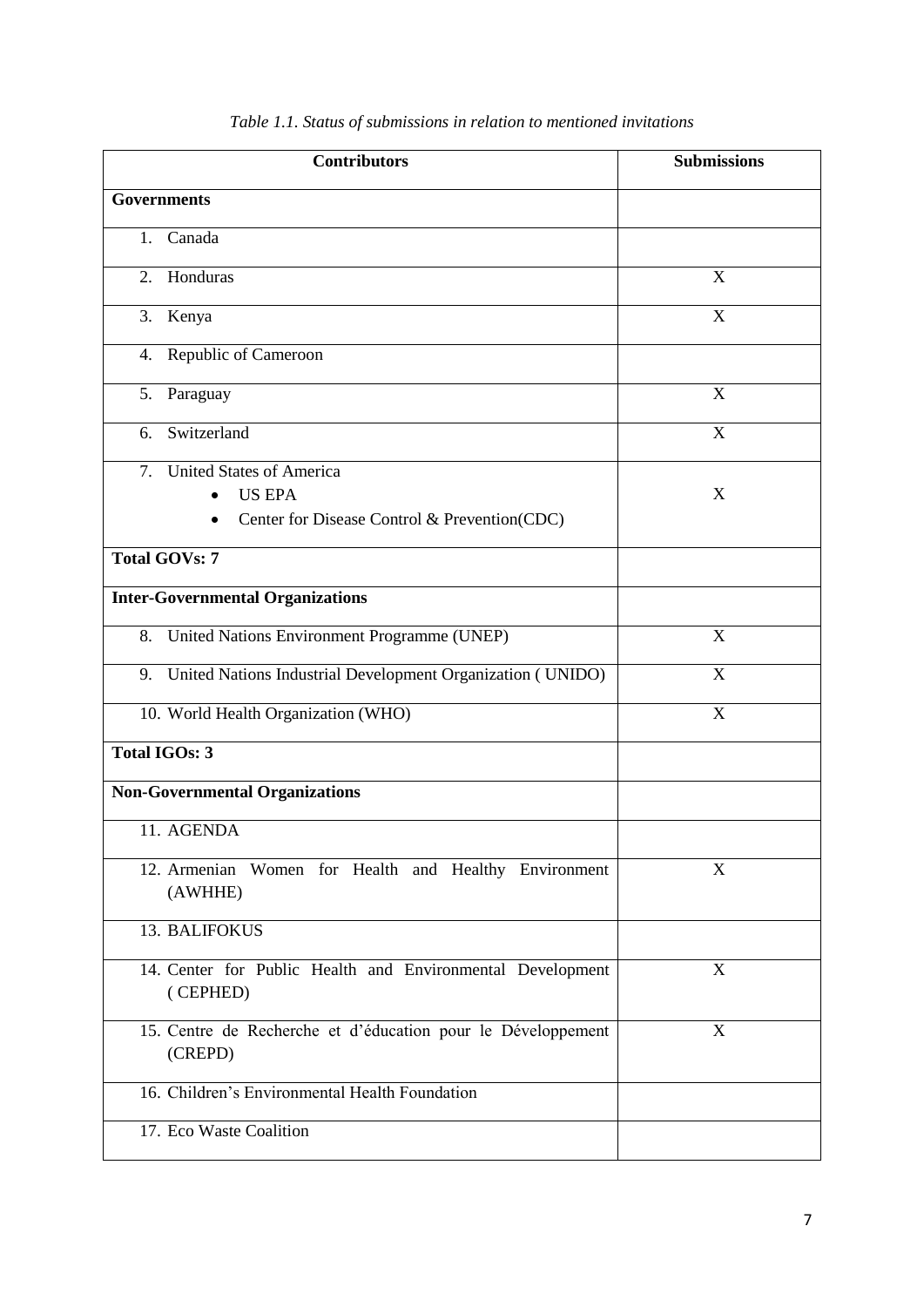| 18. Environment and Social Development Organization        |                           |
|------------------------------------------------------------|---------------------------|
| 19. Green Women                                            |                           |
| 20. Inclusion Ghana                                        |                           |
| 21. Indira Gandhi Government Medical College               |                           |
| 22. IndyAct                                                |                           |
| 23. International Pediatric Association (IPA)              |                           |
| 24. IPEN                                                   | X                         |
| 25. Jeunes volontaires pour l'Environnement Côte d'Ivoire  | X                         |
| 26. Lata Medical Research Foundation                       | X                         |
| 27. LEADERS Nepal's                                        |                           |
| 28. Loyola University Chicago Civitas Child Law Center     |                           |
| 29. OK International                                       | X                         |
| 30. Pollution Control Association of Liberia               |                           |
| 31. The Just Environment Charitable Trust (Toxics Link)    | $\boldsymbol{\mathrm{X}}$ |
| 32. Uganda Network on Toxic Free Malaria Control (UNETMAC) |                           |
| 33. International Paint and Painting Ink Council (IPPIC)   | X                         |
| <b>Total NGOs:23</b>                                       |                           |
| <b>Others</b>                                              |                           |
| 34. Dr Paul Dargan (Medical Toxicology Office Guy's and St |                           |
| Thomas' NHS Foundation Trust)                              |                           |
| 35. Dr Scott Clark (University of Cincinnati)              | X                         |
| <b>Total Others:2</b>                                      |                           |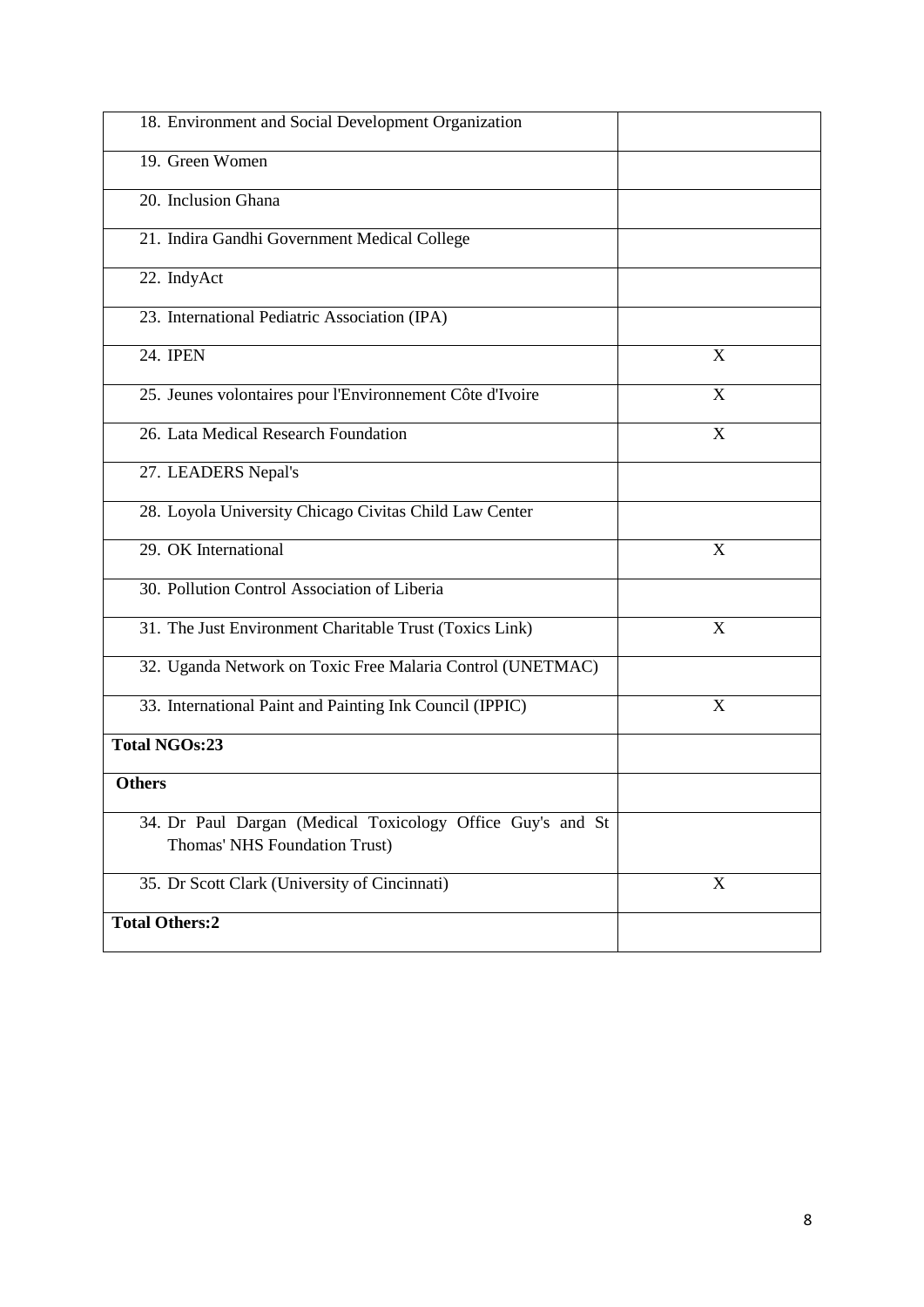# <span id="page-9-0"></span>**2. Progress of GAELP Contributors in Relation to GAELP Business Plan Priority Actions and Targets for 2012-2013**

10. Priority actions for 2012- 2013, drawn from the focal area work plans and not listed here in any ranked order, will be:

|     | <b>Priority Action</b>                                                                                                                                                                                                                                                                                                                                                                                                                                                               | <b>Information Received from</b><br><b>Submissions</b> |  |  |
|-----|--------------------------------------------------------------------------------------------------------------------------------------------------------------------------------------------------------------------------------------------------------------------------------------------------------------------------------------------------------------------------------------------------------------------------------------------------------------------------------------|--------------------------------------------------------|--|--|
| (a) | Establishing and launching a clearinghouse or data repository for the Global<br>Alliance that contains available advocacy materials, information on lead<br>paint levels, on blood-lead testing and surveillance, and treatment guidelines<br>etc. An initial focus of the clearinghouse will include those materials needed<br>to support the marking of an international day of action;                                                                                            | 3, 8, 10, 12, 14, 29, 33                               |  |  |
| (b) | Developing a proposal and obtaining broad support among Governments,<br>clinical and public health professionals and other stakeholders for the<br>marking of an international day of action on prevention of lead poisoning<br>with an initial focus on eliminating lead paint;                                                                                                                                                                                                     | 2, 3, 6, 7, 8, 10, 14, 24, 25, 26,<br>29, 31, 33       |  |  |
| (c) | Filling information gaps on the presence or absence of lead paint on the<br>consumer market in those countries where little or no data are now<br>available; expanding information on lead exposure pathways for vulnerable<br>populations (e.g. children under six years of age, paint users and workers in<br>paint production facilities) associated with different paint categories (e.g.<br>decorative paints; industrial paints; anti-corrosive metal primers; and<br>others); | 3, 5, 6, 8, 14, 15, 24, 25, 29,<br>31, 33, 35          |  |  |
| (d) | Developing technical guidelines for paint manufacturers on alternatives to<br>lead compounds used in paints;                                                                                                                                                                                                                                                                                                                                                                         | 3, 14, 24, 33, 35                                      |  |  |
| (e) | Developing a framework for the labelling and certification of paints;                                                                                                                                                                                                                                                                                                                                                                                                                | 3, 6, 14, 15, 24, 29, 33                               |  |  |
| (f) | Disseminating a document that presents and discusses the elements of a<br>national regulatory framework for eliminating lead paint;                                                                                                                                                                                                                                                                                                                                                  | 3, 5, 7, 8, 14, 25, 29, 33, 35                         |  |  |
| (g) | Contributing expertise about lead paint to the finalization of WHO evidence-<br>based guidelines on the prevention and management of lead exposure,<br>including recommendations concerning the establishment of blood lead<br>screening and surveillance programmes for lead exposures;                                                                                                                                                                                             | 3, 10, 14, 29, 33                                      |  |  |
| (h) | Engaging additional stakeholders in the work of the Global Alliance,<br>including through the establishment of national alliances to contribute to<br>implementation activities, and obtaining an increased number of financial<br>contributions and to achieve the goals and objectives of the Global Alliance.                                                                                                                                                                     | 3, 7, 8, 10, 14, 26, 29, 33                            |  |  |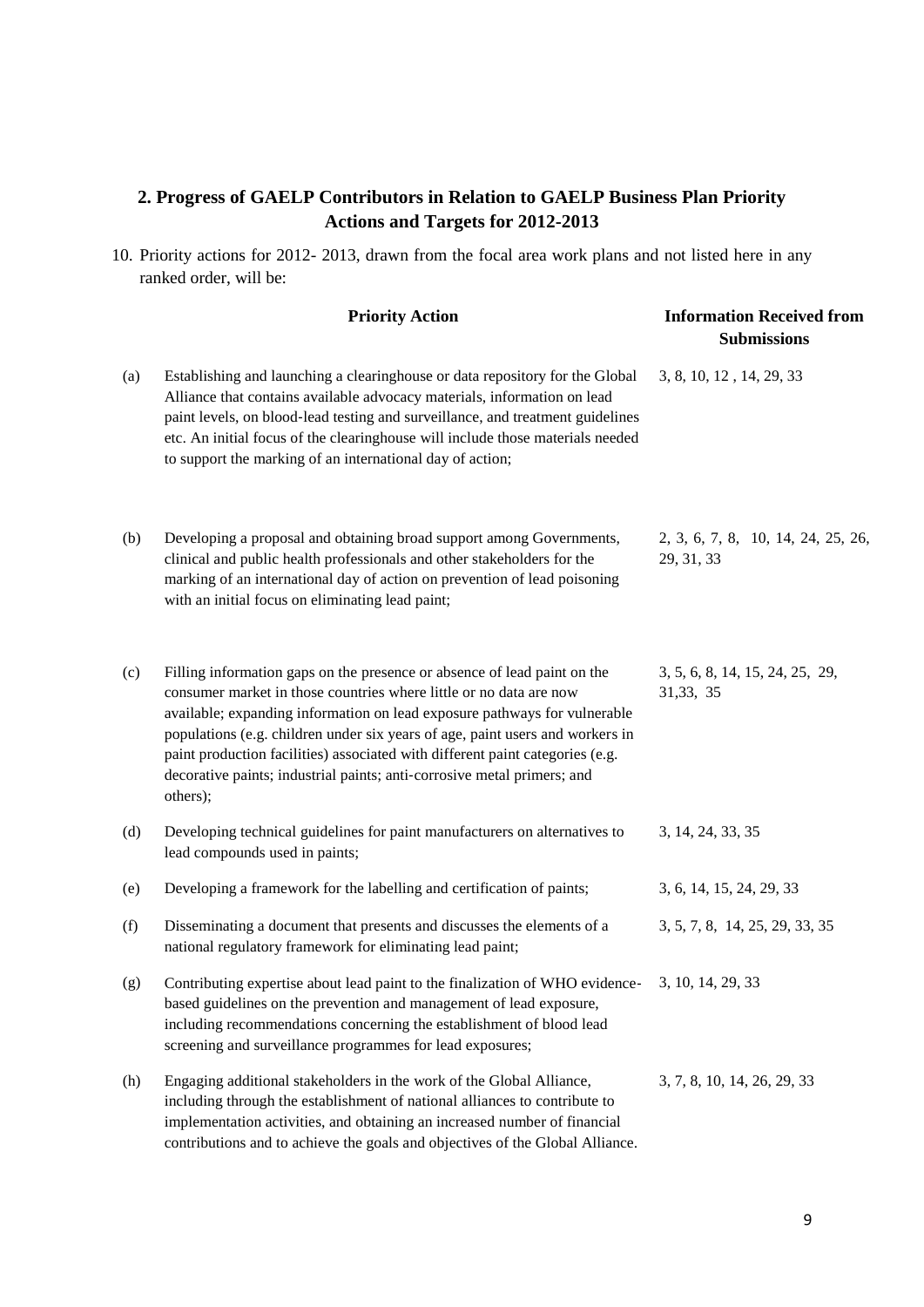# <span id="page-10-0"></span>**3. Progress of GAELP Contributors in Relation to GAELP Business Plan Priority Actions and Targets for 2014-2020**

11. Additional actions for 2014 ‐ 2020, will need to move beyond the development of awareness and information to promote action and achievement of the goals and objectives of the Global Alliance. The following actions, listed here in no particular order, will be undertaken:

|     | <b>Priority Action</b>                                                                                                                                                                                                                                                                                                     | <b>Information Received from</b><br><b>Submissions</b> |  |  |
|-----|----------------------------------------------------------------------------------------------------------------------------------------------------------------------------------------------------------------------------------------------------------------------------------------------------------------------------|--------------------------------------------------------|--|--|
| (a) | Promoting the establishment of appropriate national regulatory<br>frameworks to stop the manufacture, import, export, sale and use<br>of lead paints and products coated with lead paints;                                                                                                                                 | 8, 9, 14, 15, 33                                       |  |  |
| (b) | Promoting third-party certification of no added lead in new paint<br>products, especially in countries which may face challenges with<br>the comprehensive enforcement of national regulatory<br>frameworks to stop the manufacture, import, export, sale and use<br>of lead paints and products coated with lead paints;  | 9, 14, 33                                              |  |  |
| (c) | Identifying the information that small and medium-size paint<br>manufacturers may need to cost-effectively reformulate their<br>paint products to eliminate the use of added lead compounds, and<br>establishing mechanisms to provide them with such information<br>as needed;                                            | 8, 9, 14, 33                                           |  |  |
| (d) | Preparing and disseminating guidance materials on how to<br>minimize potential lead exposure in and around housing,<br>childcare facilities, schools and other buildings where lead paint<br>has been used in the past, including information on proper<br>procedures for repainting surfaces, remodelling and demolition; | 14, 15, 33                                             |  |  |
| (e) | Preparing and disseminating guidance materials on how to avoid<br>or minimize workers' lead exposure in industrial facilities<br>producing or using paint that contains added lead compounds;                                                                                                                              | 5, 14, 33                                              |  |  |
| (f) | Increasing capacities to conduct blood-lead testing and<br>surveillance programmes, to assess residential and occupational<br>risks and to implement public and professional education on the<br>mitigation of lead poisoning.                                                                                             | 14, 15, 33                                             |  |  |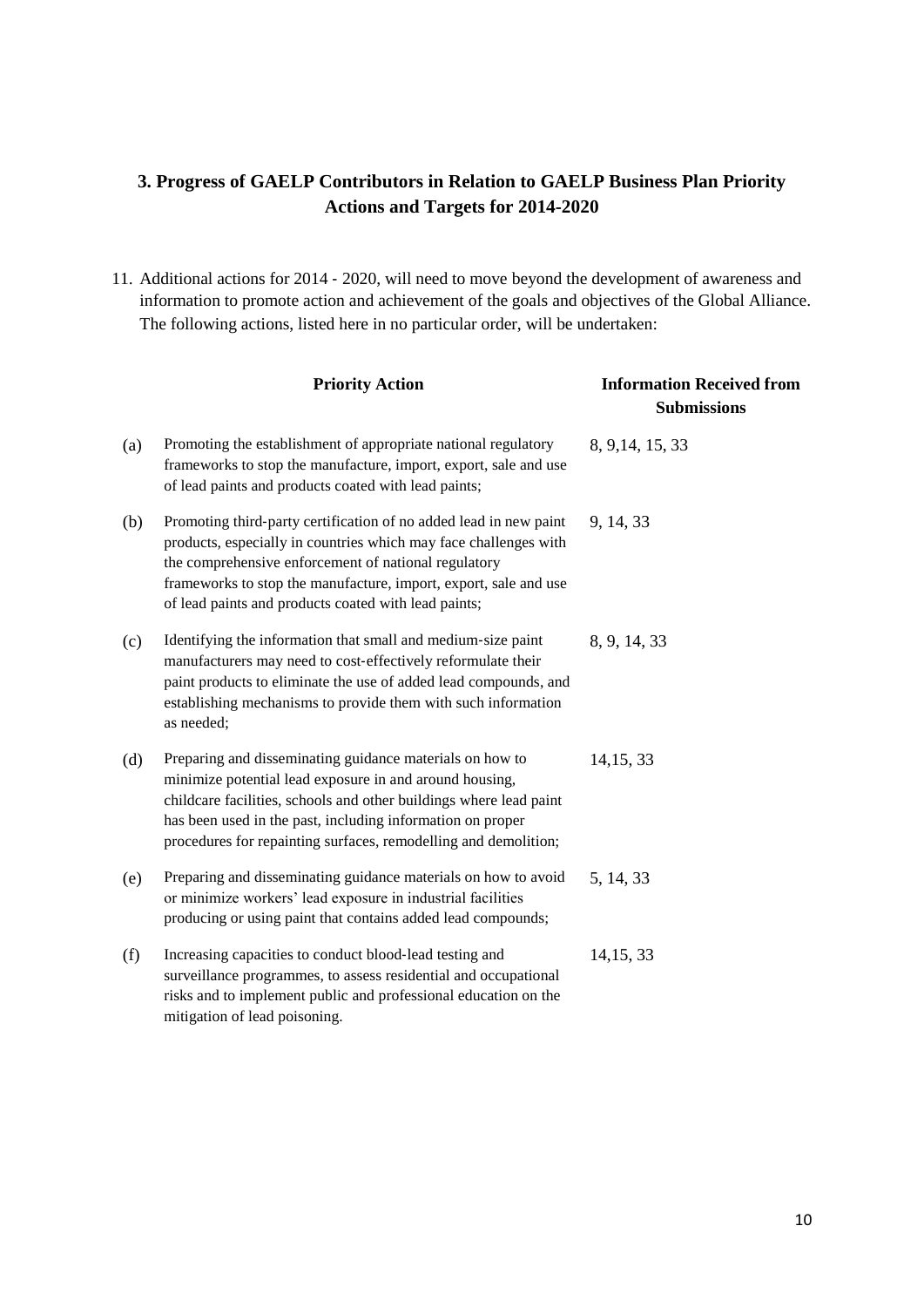# <span id="page-11-0"></span>**4. Detailed Information on the Submissions in relation to Progress in the Business Plan priority action 2012-2013**

<span id="page-11-1"></span>**4.1. Establishing and launching a clearinghouse or data repository for the Global Alliance that contains available advocacy materials, information on lead paint levels, on blood**‐**lead testing and surveillance, and treatment guidelines etc. An initial focus of the clearinghouse will include those materials needed to support the marking of an international day of action (GAELP BP priority action 2012-2013 a)):**

# <span id="page-11-2"></span>**4.1.1. Kenya**

12. Kenya Industrial Research And Development Institute (KIRDI) reported that their website [www.kirdi.go.ke,](http://www.kirdi.go.ke/) include these materials : local Daily Nation Newspaper, Banners, Posters, Brochures and Presentations at workshop.

# <span id="page-11-3"></span>**4.1.2. Center for Public Health and Environmental Development (CEPHED)**

13. Center for Public Health and Environmental Development (CEPHED) reported the three series of Study of Lead in Paint reports 2010, 2011 & 2013. CEPHED has other lead in Cosmetic, Artificial Jewellery and Children Toys report as well. Posters, Book Marks, Brochure, Fact Sheet, Sticker on Lead issues. Radio Jingle and Video Documentary widely aired and broadcasted

# <span id="page-11-4"></span>**4.1.3. OK International**

14. Occupational Knowledge International (OK International) has provided updated information on its web site [\(http://www.okinternational.org/lead-paint/Background\)](http://www.okinternational.org/lead-paint/Background) listing the countries where paint has been tested for lead content, regulations on lead in paint and other consumer products. The web site also provides information on the hazards of lead, links to other sources of information and fact sheets, and information on developing a certification for paint without added lead.

# <span id="page-11-5"></span>**4.1.4. Armenian Women for Health and Healthy Environment (AWHHE)**

15. Armenian Women for Health and Healthy Environment is developing a fact sheet on lead and its exposure to human health and the environment. The leaflet is broadly disseminated to the public.

# <span id="page-11-6"></span>**4.1.5. World Health Organization (WHO)**

- 16. WHO has assembled advocacy and technical materials on lead on a single website: [\(http://www.who.int/ipcs/assessment/public\\_health/lead/en/\)](http://www.who.int/ipcs/assessment/public_health/lead/en/). These include information documents on lead and its health impacts, normative guidance and educational materials.
- 17. Booklets on the analysis of lead in blood and on the analysis of lead in paint (published in English in 2011) have since been translated into Chinese, French and Spanish and published on the WHO web site. These documents provide a brief overview of the most commonly used analytical methods. They aim to inform environmental and public health personnel and policy makers, who are not laboratory specialists but who may need to develop plans for lead screening and abatement programs, including decisions about analyses.
- 18. Brief Guide to Analytical Methods for the Measurement of Lead in Blood
	- http://apps.who.int/iris/bitstream/10665/77912/3/9789245502135 chi.pdf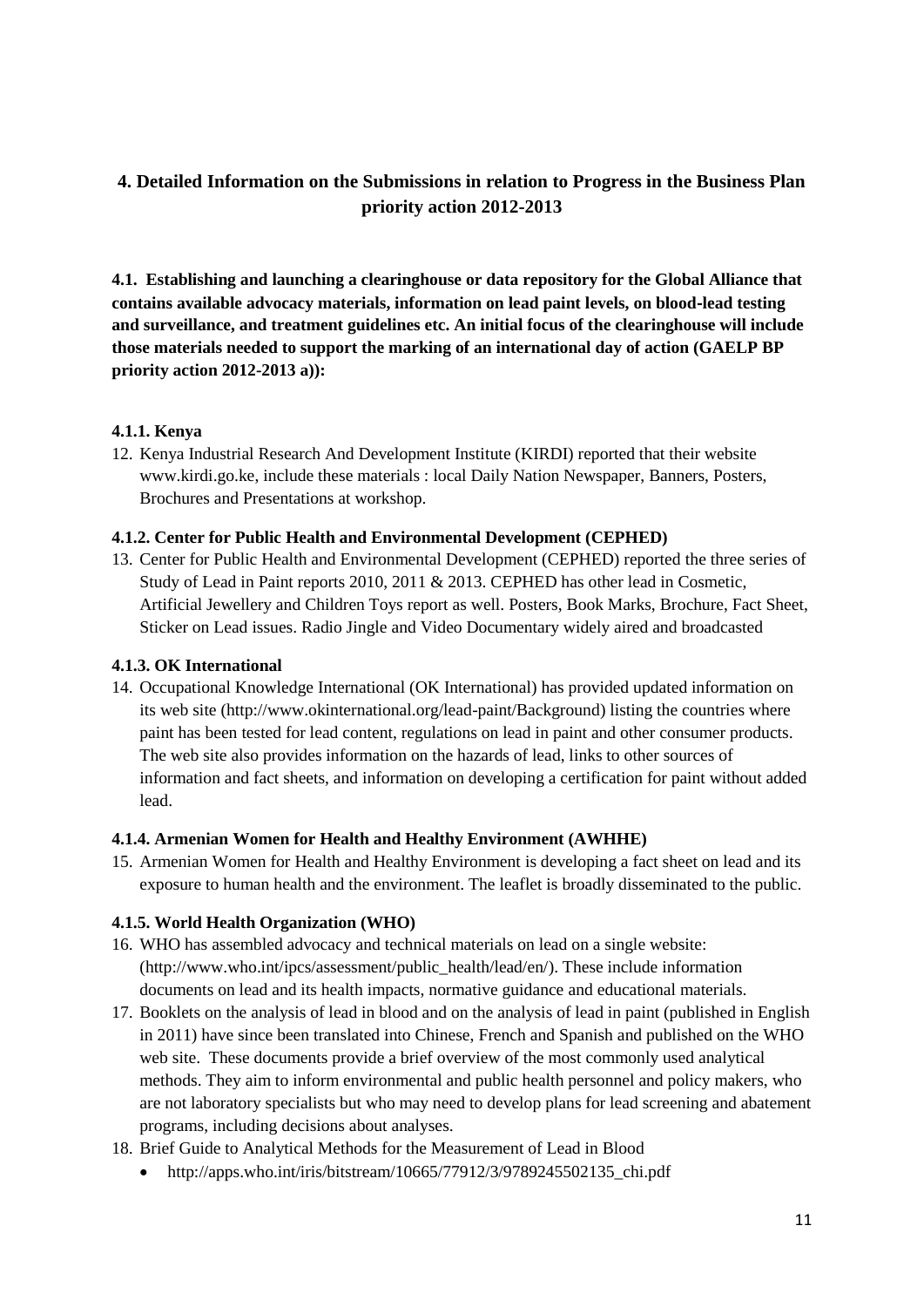- [http://apps.who.int/iris/bitstream/10665/77915/1/9789242502138\\_fre.pdf](http://apps.who.int/iris/bitstream/10665/77915/1/9789242502138_fre.pdf)
- http://apps.who.int/iris/bitstream/10665/77917/1/9789243502137 spa.pdf
- 19. Brief Guide to Analytical Methods for the Measurement of Lead in Blood
	- [http://apps.who.int/iris/bitstream/10665/77911/3/9789245502128\\_chi.pdf](http://apps.who.int/iris/bitstream/10665/77911/3/9789245502128_chi.pdf)
	- [http://apps.who.int/iris/bitstream/10665/77914/1/9789242502121\\_fre.pdf](http://apps.who.int/iris/bitstream/10665/77914/1/9789242502121_fre.pdf)
	- [http://apps.who.int/iris/bitstream/10665/77916/1/9789243502120\\_spa.pdf](http://apps.who.int/iris/bitstream/10665/77916/1/9789243502120_spa.pdf)

# <span id="page-12-0"></span>**4.1.6. [International Paint and Painting Ink Council \(IPPIC\)](http://www.unep.org/chemicalsandwaste/Portals/9/Lead_Cadmium/docs/GAELP/Contributors%20Letters/IPPIC%20GAELP%20Contribution%20Letter.pdf)**

20. IPPIC has not undertaken any initiatives in this area, owing to the fact that all its members produce decorative products that do not contain lead.

# <span id="page-12-1"></span>**4.1.7. United Nations Environment Programme (UNEP)**

21. Since the beginning of the work of GAELP, UNEP has been hosting the official website of GAELP. This includes all relevant documents, announcements, meetings, information on how to become a contributor, publications, etc. An updated version of the official website of the Global Alliance was launched prior its  $3<sup>rd</sup>$  meeting. It can be accessed through: <http://www.unep.org/noleadinpaint/>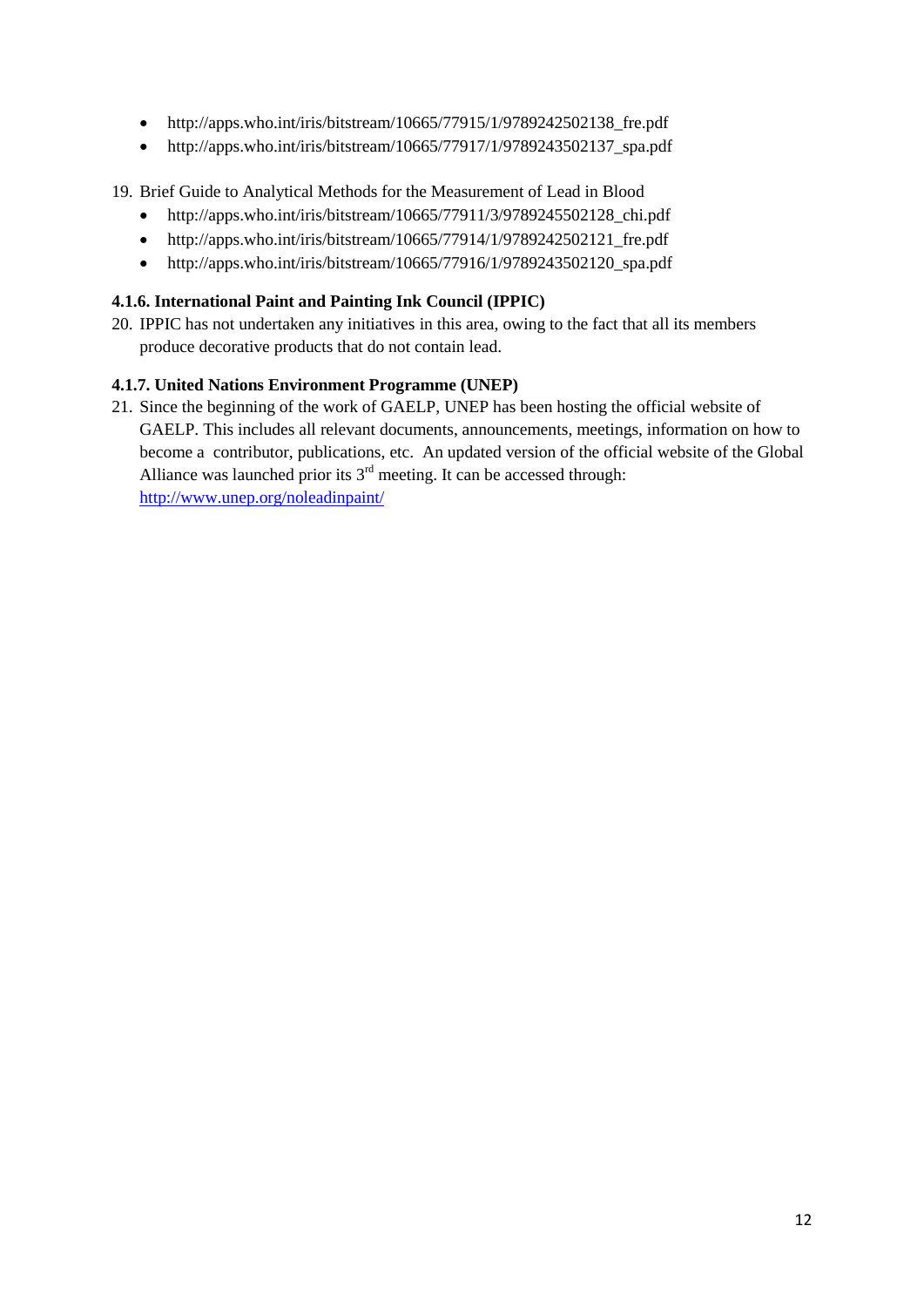<span id="page-13-0"></span>**4.2. Developing a proposal and obtaining broad support among Governments, clinical and public health professionals and other stakeholders for the marking of an international day of action on prevention of lead poisoning with an initial focus on eliminating lead paint(GAELP BP priority action 2012-2013 b)):**

# <span id="page-13-1"></span>**4.2.1. Kenya**

22. Kenya Industrial Research And Development Institute (KIRDI) wrote a concept note to the industry to gain support to host the day and engaging key stakeholders as presenters during the workshop.

# <span id="page-13-2"></span>**4.2.2. Center for Public Health and Environmental Development (CEPHED)**

23. Center for Public Health and Environmental Development (CEPHED) reported that most of CEPHED IEC materials has been produced with full support of Government, Private Sector.

# <span id="page-13-3"></span>**4.2.3. OK International**

24. Occupational Knowledge International (OK International) supported WHO's regional efforts in Asia during the first week of action in October 2013 and spoke at the conference organized in New Delhi for this purpose.

# <span id="page-13-4"></span>**4.2.4. Honduras**

25. As a response to the invitation regarding the progress in relation to GAELP Business Plan Priorities, International Week of Action had been took place in Honduras in 2013 was attended by more than 250 participants as audience which created awareness on the lead in paint issues. Due to the limitation of finances, International Week of Action might not took place in 2014.

# <span id="page-13-5"></span>**4.2.5. World Health Organization (WHO)**

- 26. WHO worked with a number of the GAELP Interim Advisory Group members to present materials to ICCM3 about the proposal for an international day of action on lead poisoning prevention. In Resolution ICCM III/2 B, the International Conference expressed support for the proposal, and encouraged all governments, industry and civil society organizations in all regions to organize related activities in cooperation with the Global Alliance.
- 27. WHO coordinated the first international lead poisoning prevention week, held from 20 26 October 2013, in collaboration with a number of other GAELP contributors, in particular the US EPA and UNEP. The campaign theme was "Lead-Free Kids for a Healthy Future". Events at local level were registered by organizers on a campaign webpage, from which organizers could download customizable campaign materials in the 6 UN languages, including posters, flyers etc, which were further adapted for local use and translation in local languages. WHO produced a fact sheet on lead poisoning and health, frequently asked questions, key messages, a video message, and other factual and promotional material in UN languages.
- 28. With donor support provided by Germany, WHO provided small grants to support activities in a number of countries in Latin America, South East Asia, Europe and the Eastern Mediterranean Region. This was managed by working with the WHO Regional Offices which administered the grants and assisted the countries directly.
- 29. The campaign website registered events in 100 cities in 44 countries. These events included workshops, art contests, awareness raising, social media campaigns, blood lead testing, health fairs, governmental declarations and classroom education.
- 30. A report summarizing the events was published on the WHO/IPCS website in early 2014, to share information about the 2013 campaign and with the aim encouraging participation in the 2014 campaign. This report is available from the link below: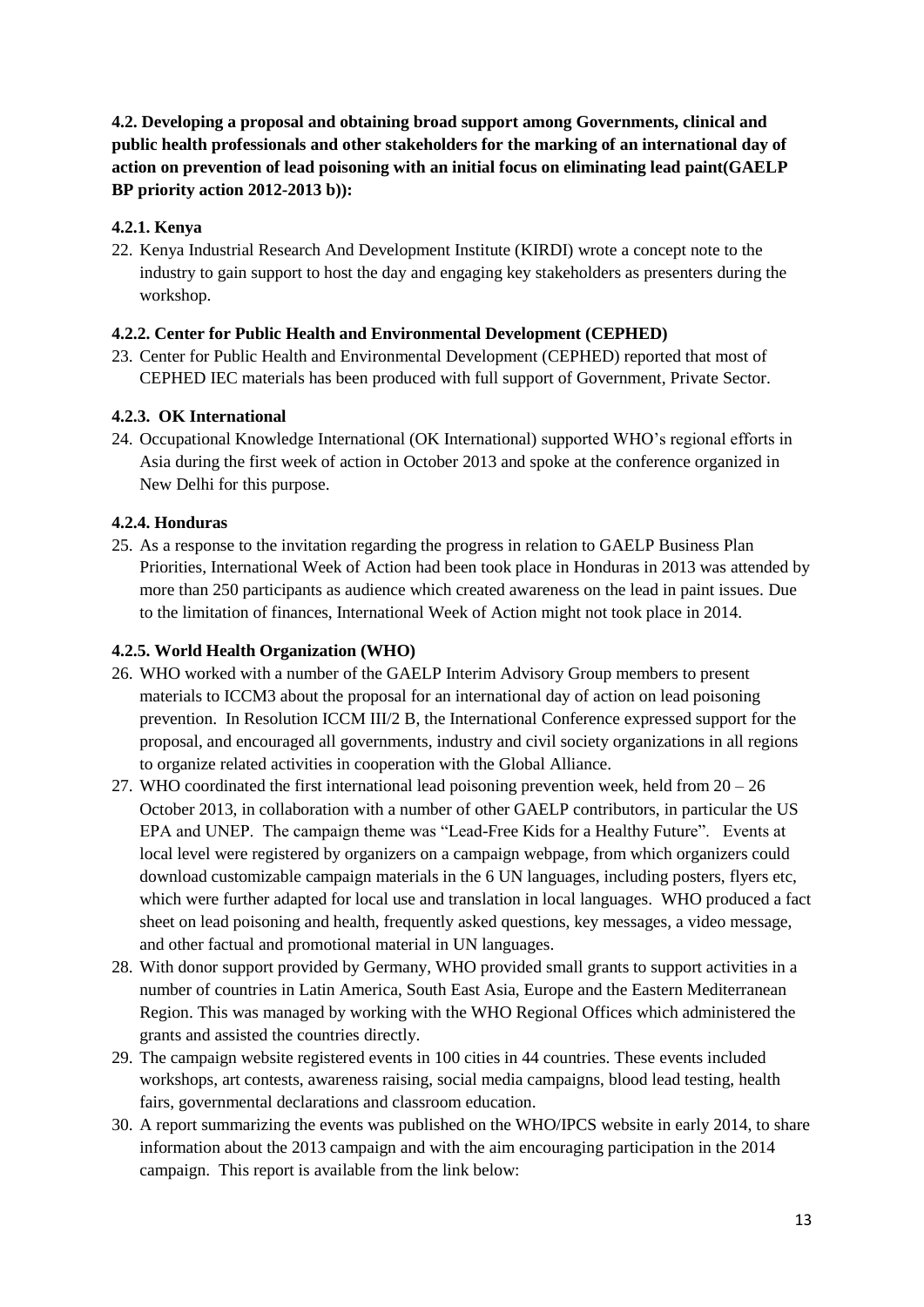- International Lead Poisoning Prevention Week: A report on 2013 Campaign Outcomes. [http://www.who.int/entity/ipcs/lead\\_campaign/outcomes\\_2013.pdf?ua=1](http://www.who.int/entity/ipcs/lead_campaign/outcomes_2013.pdf?ua=1)
- Links to English language versions of other materials:
	- o WHO Fact Sheet on Lead Poisoning and Health <http://www.who.int/entity/mediacentre/factsheets/fs379/en/index.html>
	- o WHO Frequently asked Questions: International Lead Poisoning Prevention Awareness Campaign [http://www.who.int/entity/ipcs/lead\\_campaign/faq\\_en.pdf](http://www.who.int/entity/ipcs/lead_campaign/faq_en.pdf)
	- o Lead campaign website and materials (NB these websites will, in due course, be updated/overwritten for the 2014 campaign. [http://www.who.int/entity/ipcs/lead\\_campaign/en/index.html](http://www.who.int/entity/ipcs/lead_campaign/en/index.html) [http://www.who.int/ipcs/lead\\_campaign/pb\\_campaign/en/index.html](http://www.who.int/ipcs/lead_campaign/pb_campaign/en/index.html)
	- o WHO Europe Report: International Lead Poisoning Prevention Week of Action in the WHO European Region. http://www.euro.who.int/\_data/assets/pdf\_file/0020/253271/WHO\_Europe\_LEAD-[WEEK-REPORT.pdf](http://www.euro.who.int/__data/assets/pdf_file/0020/253271/WHO_Europe_LEAD-WEEK-REPORT.pdf)

# <span id="page-14-0"></span>**4.2.6. IPEN**

31. IPEN was given responsibility for promoting, supporting, and coordinating the participation of public interest NGOs for the first GAELP . IPEN participating organizations in twenty-five countries engaged in activities, which included release of new national studies of lead content of decorative paints, round-table discussions with policy makers and other stakeholders, school rallies, and many other activities aimed at raising public awareness about the hazards of lead paint.

# <span id="page-14-1"></span>**4.2.7. Lata Medical Research Foundation ( LMRF)**

- 32. We lobbeyed for contributorship at environmental health workshop at the advisory committee meetinga at the International Congress of Pediatrics at Melbounrne in August 2013.We contributed articles explaining the adverse health effects of lead in children and adults were published in the local newspaper `The Hitvada' and special article for children in its weekly kids supplement twinkle during. You can also find links of press release in our national newspapers : http://www.ehitavada.com/news.detail/paper\_type/1/news\_id/281230/ 24/10/2013 12:38 PM [http://articles.timesofindia.indiatimes.com/2013-10-20/nagpur/43220387\\_1\\_lead-poisoning-lead](http://articles.timesofindia.indiatimes.com/2013-10-20/nagpur/43220387_1_lead-poisoning-lead-exposure-eliminate-lead-paint)[exposure-eliminate-lead-paint](http://articles.timesofindia.indiatimes.com/2013-10-20/nagpur/43220387_1_lead-poisoning-lead-exposure-eliminate-lead-paint)
- 33. We lobbied for contributorship at environmental health workshop at the advisory committee meeting a at the International Congress of Pediatrics at Melbounrne in August 2013. We contributed articles explaining the adverse health effects of lead in children and adults were published in the local newspaper `The Hitvada' and special article for children in its weekly kids supplement twinkle during . Links of press release in our national newspapers : http://www.ehitavada.com/news.detail/paper\_type/1/news\_id/281230/ 24/10/2013 12:38 PM [http://articles.timesofindia.indiatimes.com/2013-10-20/nagpur/43220387\\_1\\_lead-poisoning-lead](http://articles.timesofindia.indiatimes.com/2013-10-20/nagpur/43220387_1_lead-poisoning-lead-exposure-eliminate-lead-paint)[exposure-eliminate-lead-paint](http://articles.timesofindia.indiatimes.com/2013-10-20/nagpur/43220387_1_lead-poisoning-lead-exposure-eliminate-lead-paint)
- 34. Events organized and conducted by the Lata Medical Research Foundation, Nagpur and Dr.Archana Patel, Advisory committee member of the Global Alliance for Elimination of Lead in Paints during the International Lead Awareness Week from.
- 35. We organized visits to schools and talks were arranged on lead awareness and future directives related to prevention of lead poisoning. About 10,000 handouts were given to the school children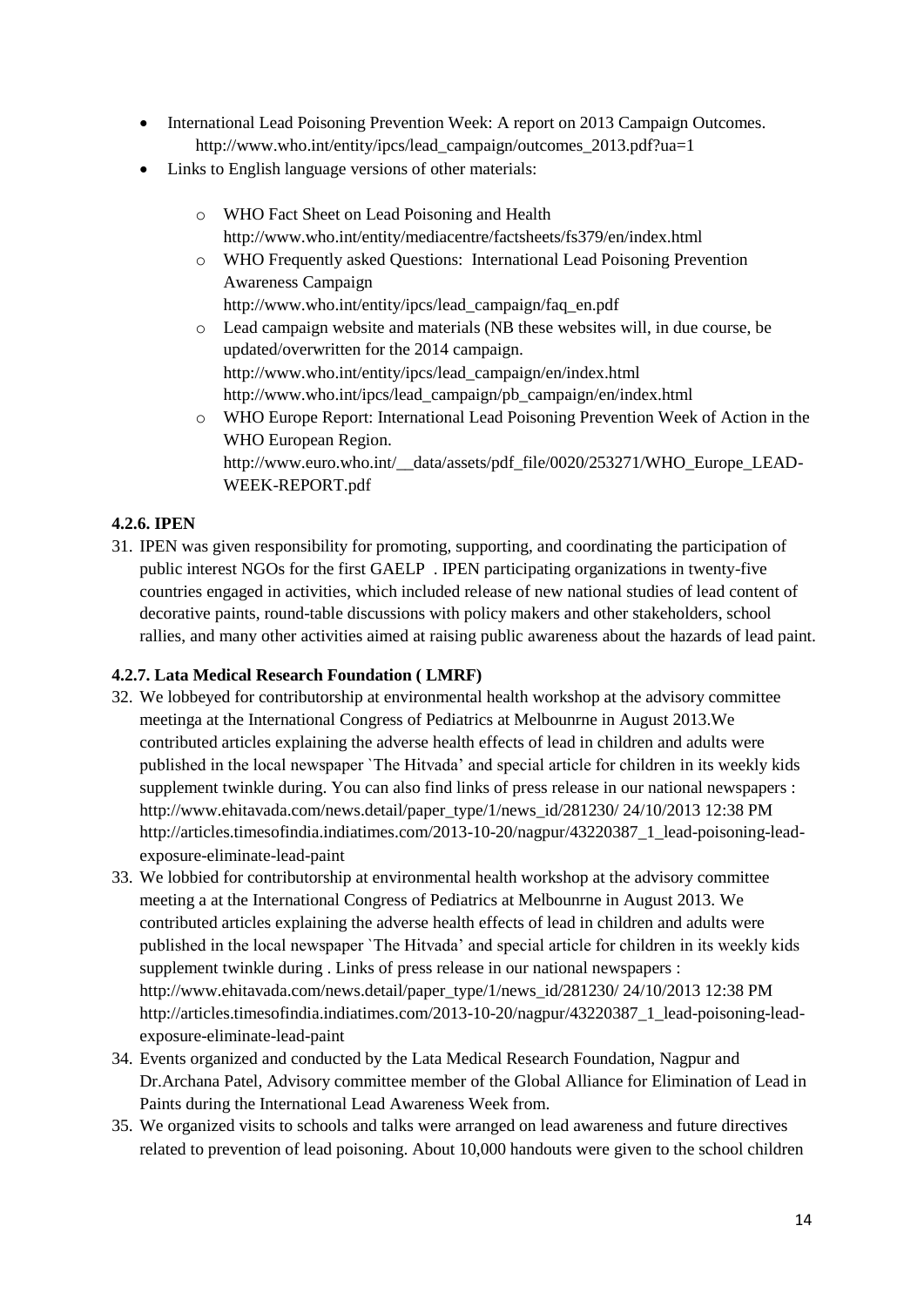and posters were displayed at the schools as a part of our lead awareness campaign from 22nd – 26th Oct 2013.

# <span id="page-15-0"></span>**4.2.8. [The Just Environment Charitable Trust \(Toxics Link\)](http://www.unep.org/chemicalsandwaste/Portals/9/Lead_Cadmium/docs/GAELP/Contributors%20Letters/Toxics%20Link%20Letter.pdf)**

36. Toxics Link reported brochures from 2013 International Lead Poisoning Prevention Week of Action and their efforts of the previous year.

# <span id="page-15-1"></span>**4.2.9. Switzerland**

- 37. In 2012, we set up a part of a permanent exhibition about security on building sites. The threats and safe management of asbestos, PCB and lead paints are covered. http://www.fmbge.ch/metiersformations/parcours-securite.html
- 38. In October 2013, we launched an information campaign about asbestos, PCB and lead paints. This campaign in planned for at least 3 years and is intended for professionals as well as for the general public. It consists of documentation (http://www.travaux-sans-danger.ch/fr/publications, a mobile exhibition trailer (pictures are shown on the internet site) and an internet site translated in different languages (http://www.travaux-sans-danger.ch/fr/home)

# <span id="page-15-2"></span>**4.2.10. [Jeunes volontaires pour l'Environnement Côte d'Ivoire](http://www.unep.org/chemicalsandwaste/Portals/9/Lead_Cadmium/docs/GAELP/Contributors%20Letters/Jeune%20Volontaire%20pour%20l)**

39. Under the international week of action on prevention of lead poisoning activity, JVE CI presented the UNEP's report giving the results of lead content in different decorative paint sold in Côte d'Ivoire. This report was released to press during a press conference with journalists, environmental authorities, and civil society organizations, GEF representatives and others officials from different technical ministries.

# <span id="page-15-3"></span>**4.2.11. United States Environmental Protection Agency ( US EPA)**

40. In April 2013, EPA proposed an International Lead Poisoning Prevention Week of Action as a coordinated opportunity to raise awareness worldwide about lead poisoning, and to encourage actions to eliminate the use of lead in paint. Planning for this international event was based on a similar annual week of action that EPA co-sponsors in the United States. EPA adapted U.S. domestic outreach materials for use in the international week of action, and worked closely with WHO to plan and launch the new outreach activity in October 2013. The event was very successful, with awareness activities occurring in 44 countries and 100 cities. This international event will now occur annually during the third week of October. The primary focus of the event in October 2014, will again be on the elimination of lead paint. EPA is working closely with WHO to coordinate the 2014 week of action and is again providing outreach materials for international use.

# <span id="page-15-4"></span>**4.2.12. [International Paint and Painting Ink Council \(IPPIC\)](http://www.unep.org/chemicalsandwaste/Portals/9/Lead_Cadmium/docs/GAELP/Contributors%20Letters/IPPIC%20GAELP%20Contribution%20Letter.pdf)**

41. IPPIC fully supports this effort, having made public communications in 2013 and planning additional supportive efforts in 2014.

# <span id="page-15-5"></span>**4.2.13. United Nations Environment Programme ( UNEP)**

- 42. UNEP in coordination with WHO promoted "the first international lead poisoning prevention week", held from 20 – 26 October 2013, in collaboration with a number of other GAELP contributors.
- 43. UNEP also hosted the web page of the first international lead poisoning awareness week and it can be accessed through:

http://www.unep.org/chemicalsandwaste/LeadCadmium/PrioritiesforAction/LeadPaints/FocalAre asofWork/Leadweek/tabid/106381/Default.aspx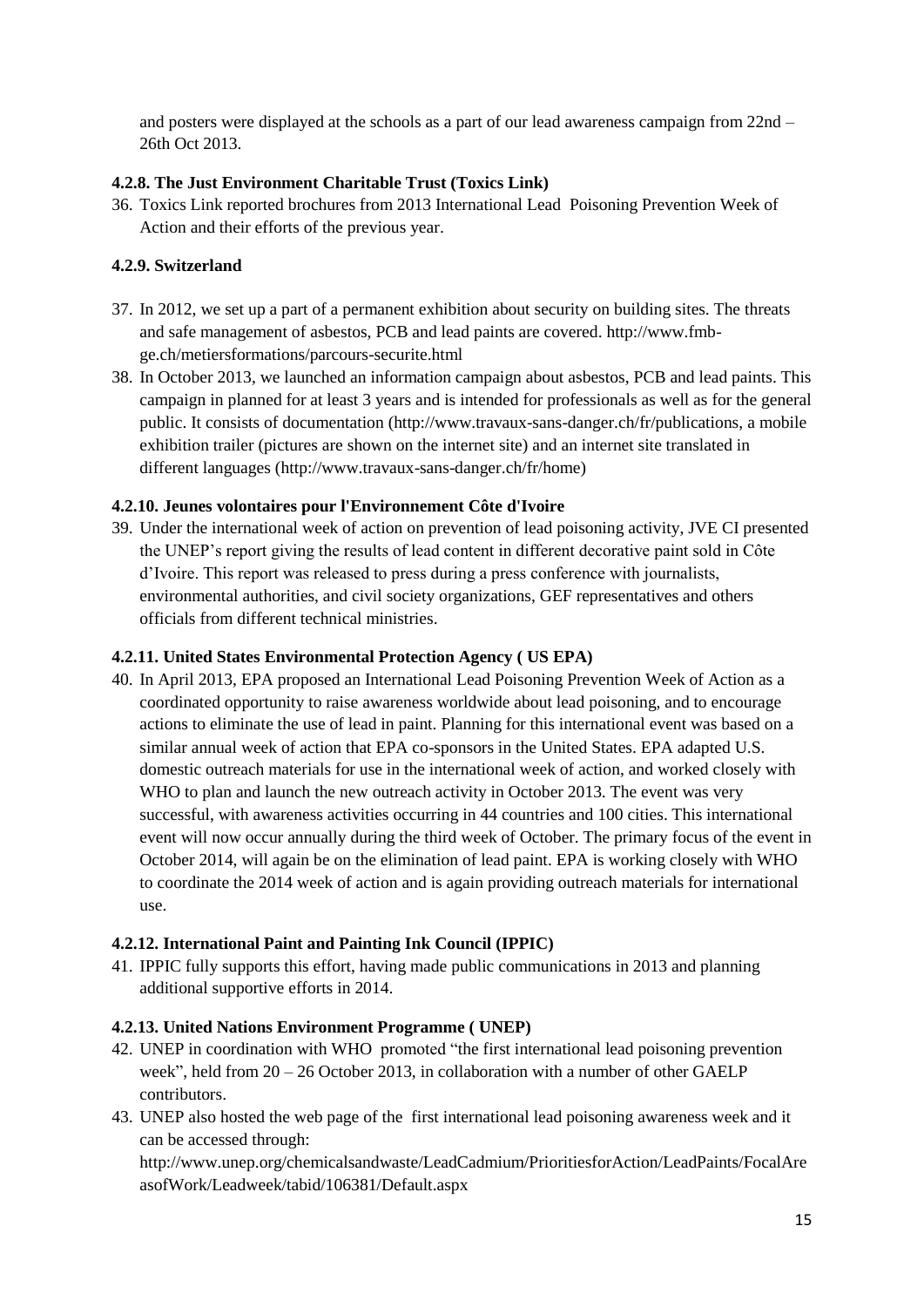44. UNEP coordinated with the government of Kenya and global paint producers in Kenya to achieve the goals of the first international week of action. The efforts in Kenya are presented in a video called working through lead free Kenya, can be accessed: https://www.youtube.com/watch?v=NwjeIlKJ81w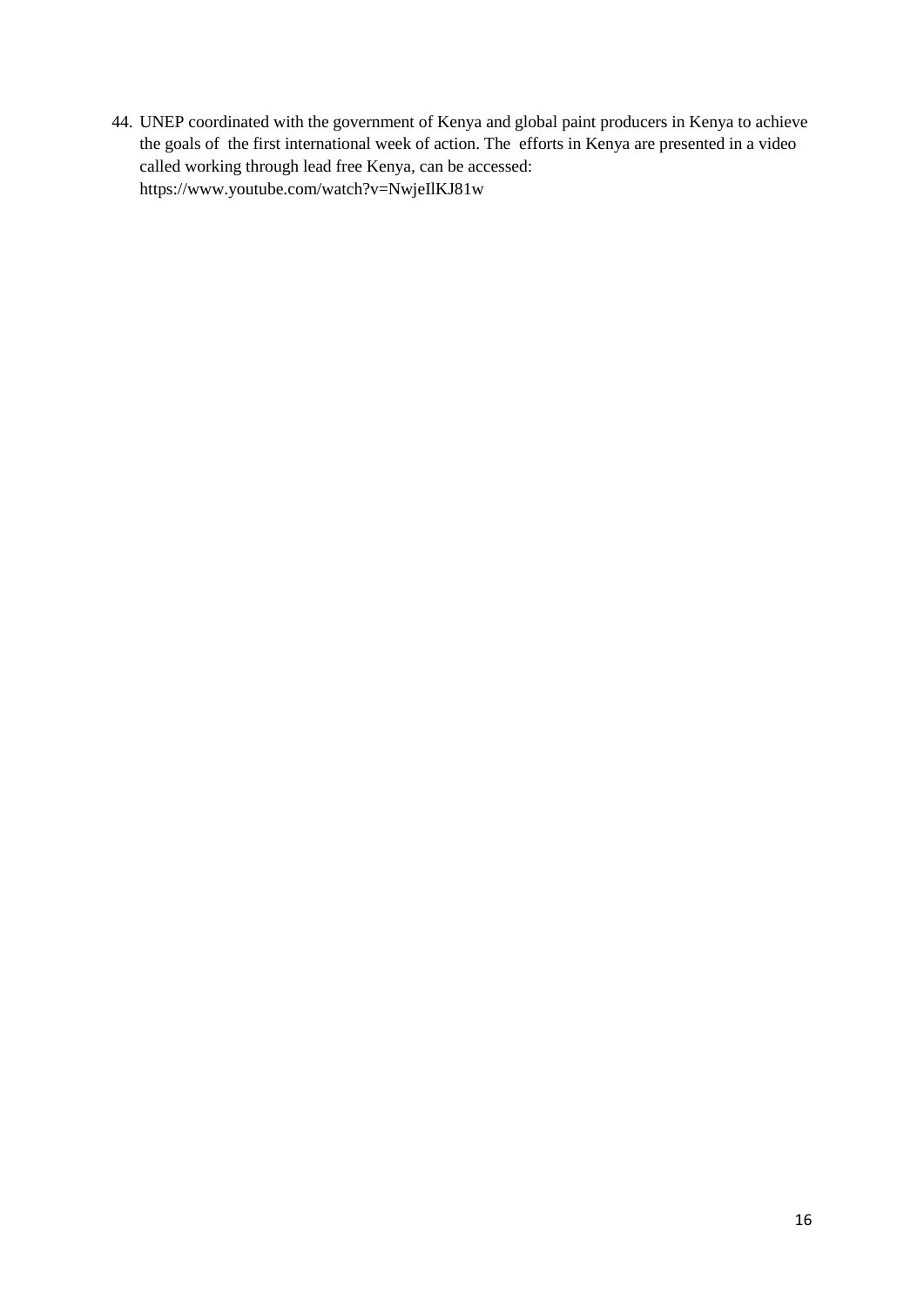<span id="page-17-0"></span>**4.3. Filling information gaps on the presence or absence of lead paint on the consumer market in those countries where little or no data are now available; expanding information on lead exposure pathways for vulnerable populations (e.g. children under six years of age, paint users and workers in paint production facilities) associated with different paint categories (e.g. decorative paints; industrial paints; anti corrosive metal primers; and others)- (GAELP BP priority action 2012-2013 c)):**

#### <span id="page-17-1"></span>**4.3.1. Kenya**

45. Kenya Industrial Research And Development Institute (KIRDI) filled information on the gaps on the absence of lead paint on the consumer countries by inviting paint manufacturers and other key players to present this information.

#### <span id="page-17-2"></span>**4.3.2. Center for Public Health and Environmental Development (CEPHED)**

46. Center for Public Health and Environmental Development (CEPHED) is continually disseminating such information about presence and absence of lead free paints in the market. More than 100 News reported, radio and television programs are presented.

#### <span id="page-17-3"></span>**4.3.3. OK International**

47. Occupational Knowledge International (OK International) worked with our NGO partners in India, Nepal, Cameroon, and Uganda to test for lead levels in new paints. Results from Nepal and Cameroon have been published in the scientific literature and are available at:

a. Nepal: http://www.sciencedirect.com/science/article/pii/S0013935114000838 b. Cameroon:

http://www.okinternational.org/docs/Gottesfeld%20JOEH%20Lead%20Cameroon%202013.pdf c. India: <http://www.okinternational.org/docs/Lead%20Paint%20in%20India.pdf>

#### <span id="page-17-4"></span>**4.3.4. Research and Education Centre for Development (CREPD)**

48. Research and Education Centre for Development (CREPD) Cameroon reported that the most significant development on lead paint elimination program in Cameroon toward the end of 2013 beginning of 2014 was made possible thanks to the partial support from Conservation, Food and Health Foundation in USA and collaboration with OK International, USA. During this period, CREPD was able to confirm through testing that the voluntary measures put in place by Seigneurie the largest paint manufacturer in Cameroon (PPG subsidiary), in 2012 (under QSP TF project) has stopped adding lead to decorative/architectural and industrial paints (except marine paint) in Cameroon. Our testing report demonstrated that they have reformulated as pledged. Also, CREPD was successful in encouraging the company to take back a significant quantity of lead paint that had been in distribution (e.g. retail outlets) for disposal. At a national workshop organized under this grant, the company made a presentation stating that it has taken back more than 3.7 Metric Tons of paint products and held back 8.4 Metric Tons of lead-containing pigment from production in their warehouse for "decommissioning" or eventual disposal. This is the first time that any paint company has provided documentation and quantites of lead-containing products that have been taken off the market and raw materials that have been set aside for disposal as hazardous waste. However, our testing conducted in early 2014 has revealed that the second largest company, Smalto, and other importers/ manufacturers have not yet reformulated. Additional dialogue with the Smalto has resulted in a pledge to stop adding lead to their paint products in 2014. This assurance must now be verified with independent testing.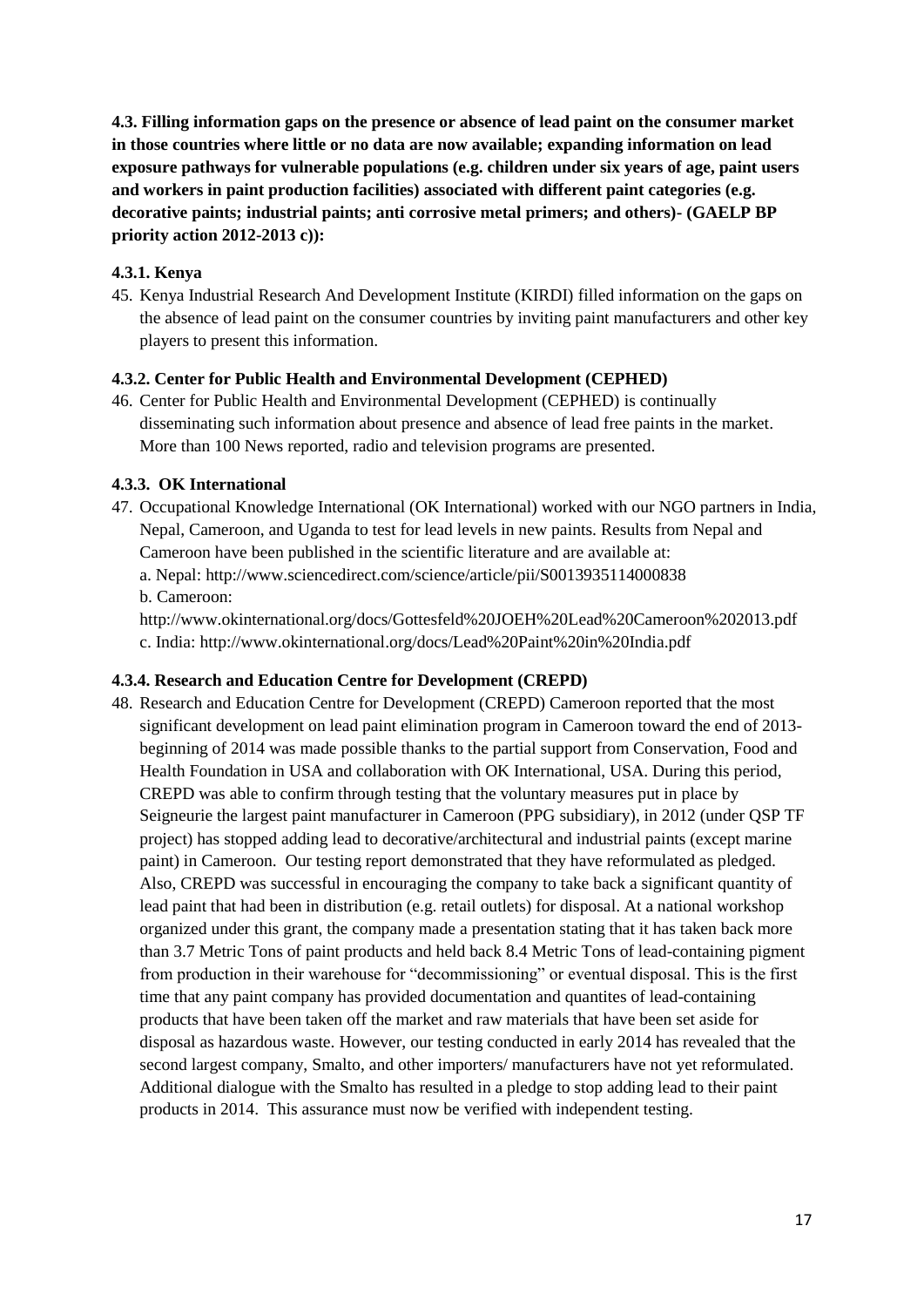# <span id="page-18-0"></span>**4.3.5. [Dr. Scott Clark \(University of Cincinnati\)](http://www.unep.org/chemicalsandwaste/Portals/9/Lead_Cadmium/docs/GAELP/Contributors%20Letters/Scott_Clark_Univ_Cincinnati_Form_Letter.pdf)**

- 49. Documented Impact of Lead Paint Control Activities in Brazil (samples collected after effective date of lead paint regulation compared with earlier data from IPEN/Toxics Link Survey) and in India where efforts to eliminate use of lead in paint had been underway for several years. Study conducted in cooperation with Toxics Link (India) and APROMAC Environmental Protection Association and Environmental Health Association, Curitiba (Brazil), all members of IPEN network. Financial support from US Environmental Protection Agency. Results published in: Clark, C Scott, Kumar, Abhay, Mohapatra, Piyush, Rajankar, Prashant, Nycz, Zuleica, Hambartsumyan, Amalia, Astanina, Lydia, Roda, Sandy, Lind, Caroline Menrath, William, Peng, Hongying Peng (2014), Examination of the Lead Concentrations in New Enamel Paints in Four Countries with Different Histories of Activity in Lead Paint Regulation, Environmental Research 132:233 - 243
- 50. Produced first known data on lead content in paints from Armenia and Kazakhstan. Study conducted in conjunction with Khazer Ecological and Cultural Non-Governmental Organization (Armenia) and Greenwomen (Kazakhstan), both members of IPEN network, and with financial support from US Environmental Protection Agency. Results published in article indicated in #1 above.
- 51. Participated in IPEN/EU Floor Dust Wipe Lead Survey in Seven Asian Countries which represented the first dust lead testing in six of the countries. Preparation of reports underway. The reports include guidance on how to reduce lead exposures in residences, day care centers and schools where the potential for exposure to high levels of floor dust lead has been documented.
- 52. Participated in the IPEN/EU Lead Paint Elimination Project in seven Asian countries and in preparation of reports on first round of lead paint testing and in planning for second round to document progress made in lead paint elimination. Report available in IPEN website.
- 53. Served as Principal Investigator in IPEN UNEP Nine Country Lead Paint Testing Project and as a co-author of project report which included a summary of new paint lead testing performed in recent years. Report available on UNEP and IPEN websites.
- 54. Prepared report on a follow-up on new lead paint testing in Cairo, Egypt. Publication: Clark S, Menrath W, Zakaria Y, El-Safty A, Roda S M, Lind C, Elsayed E, Peng, H (2014) Follow-up on High Lead Concentrations in New Enamel Decorative Enamel Paints Available in Egypt, Environment and Pollution. 3,1,33-40.
- 55. Participated in a study of total lead concentration (ppm) of decorative enamel paints in three countries where such testing had not been previously undertaken and which are located in different areas of the world. This project was a cooperative effort between IPEN, three of its member organizations (IndyACT in Lebanon, ALTERVIDA in Paraguay, and EcoAccord in Russia) and the University of Cincinnati. A publication on the results is under preparation.

#### <span id="page-18-1"></span>**4.3.6.IPEN**

- 56. Throughout 2012-2014, IPEN and Participating Organizations have continued the effort of determining lead content of enamel, decorative paints through lab analyses. Since 2012, studies have been made in 23 countries, and since the establishment of the GAELP in 2009, IPEN and Participating Organizations have generated data on the lead content of decorative paints from around 30 countries. Based on the results from all these studies, it is clear that if there are no restrictions on using lead in decorative paints in a country, paints with high levels of lead will be easily available for purchase.
- 57. In addition, the recent paint studies conducted by IPEN NGOs in Asia suggest that, with a few exceptions, paint companies with the largest market national shares in Asia have shifted to products with less than 90 ppm lead content.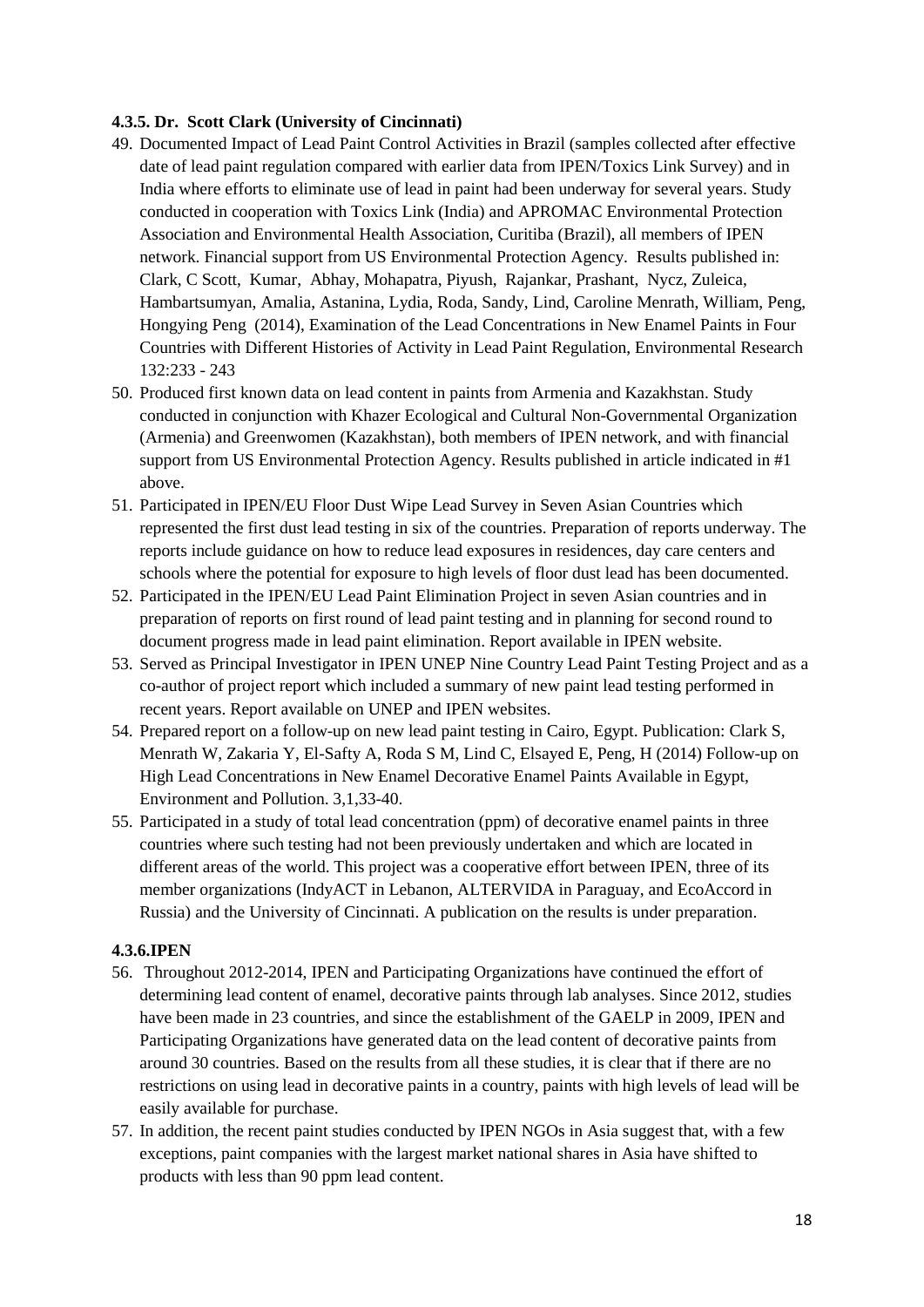# <span id="page-19-0"></span>**4.3.7. [The Just Environment Charitable Trust \(Toxics Link\)](http://www.unep.org/chemicalsandwaste/Portals/9/Lead_Cadmium/docs/GAELP/Contributors%20Letters/Toxics%20Link%20Letter.pdf)**

58. Toxics Link submitted the National Report " Lead in India´s Enamel Household Paints". The report shows that the lead levels of sold paints in the country vary from 8 ppm to 160000 ppm with an average concentration of 22800 ppm. The companies that have the largest market share are producing lead with low levels.

# <span id="page-19-1"></span>**4.3.8. Switzerland**

- 59. We conducted a study to compare different analytical approach for measuring the lead content of paint in field samples. This study was published in the Journal of Occupational and Environmental Hygiene. (http://oeh.tandfonline.com/doi/full/10.1080/15459624.2014.880788 - .VAjOR0gwg7Y)
- 60. We published a guideline describing how a lead paint investigation should be conducted and documented:(http://etat.geneve.ch/dt/SilverpeasWebFileServer/Pb\_DirectiveSTEB\_ Diagnost ic\_version\_1\_20130823\_\_sans\_utilisation\_normale\_.pdf?ComponentId=kmelia247&Source File=1377614825573.pdf&MimeType=application/pdf&Directory= Attachment/Images/)
- 61. We investigated 200 flats in Geneva in order to estimate the occurrence of lead paint. The data treatment is still in progress but the occurrence of lead pain (mainly in good condition) will be around 50%.

# <span id="page-19-2"></span>**4.3.9. [Jeunes volontaires pour l'Environnement Côte d'Ivoire](http://www.unep.org/chemicalsandwaste/Portals/9/Lead_Cadmium/docs/GAELP/Contributors%20Letters/Jeune%20Volontaire%20pour%20l)**

62. Dealing with Priority Actions, JVE Côte d'Ivoire, undertook the different initiatives: - **Sampling decorative paints for test their lead content from December 2012 to January 2013:** Through this activity realized under UNEP-IPEN project, we sampled the main brands of enabled decorative paints sold in Côte d'Ivoire. The samples were sent to USA for laboratory analysis. The results of the lead content in these paints were presented during the Global day on lead in paint elimination organized in October 2013.

# <span id="page-19-3"></span>**4.3.10. Paraguay**

63. Study on lead paint levels: National Report. Lead in oil paint for home in Paraguay. 2013. Produced by Alter Vida. Paraguay. Summary of results on lead paint levels & Distribution of concentration of lead:

| Paint Number tested                               | 15          |
|---------------------------------------------------|-------------|
| % analysed paints with lead levels above 90 ppm   | 27%         |
| % analysed paint with lead levels above 600 ppm   | 27%         |
| % analysed paint with lead level above 10.000 ppm | 20%         |
| Most concentration of lead levels                 | 169.000 ppm |
| Samples of paint with lead levels above 90 ppm    | Lead levels |
| P-02 yellow                                       | 108.000 ppm |
| P-03 red                                          | 64.600 ppm  |
| P-04 white                                        | 5.100 ppm   |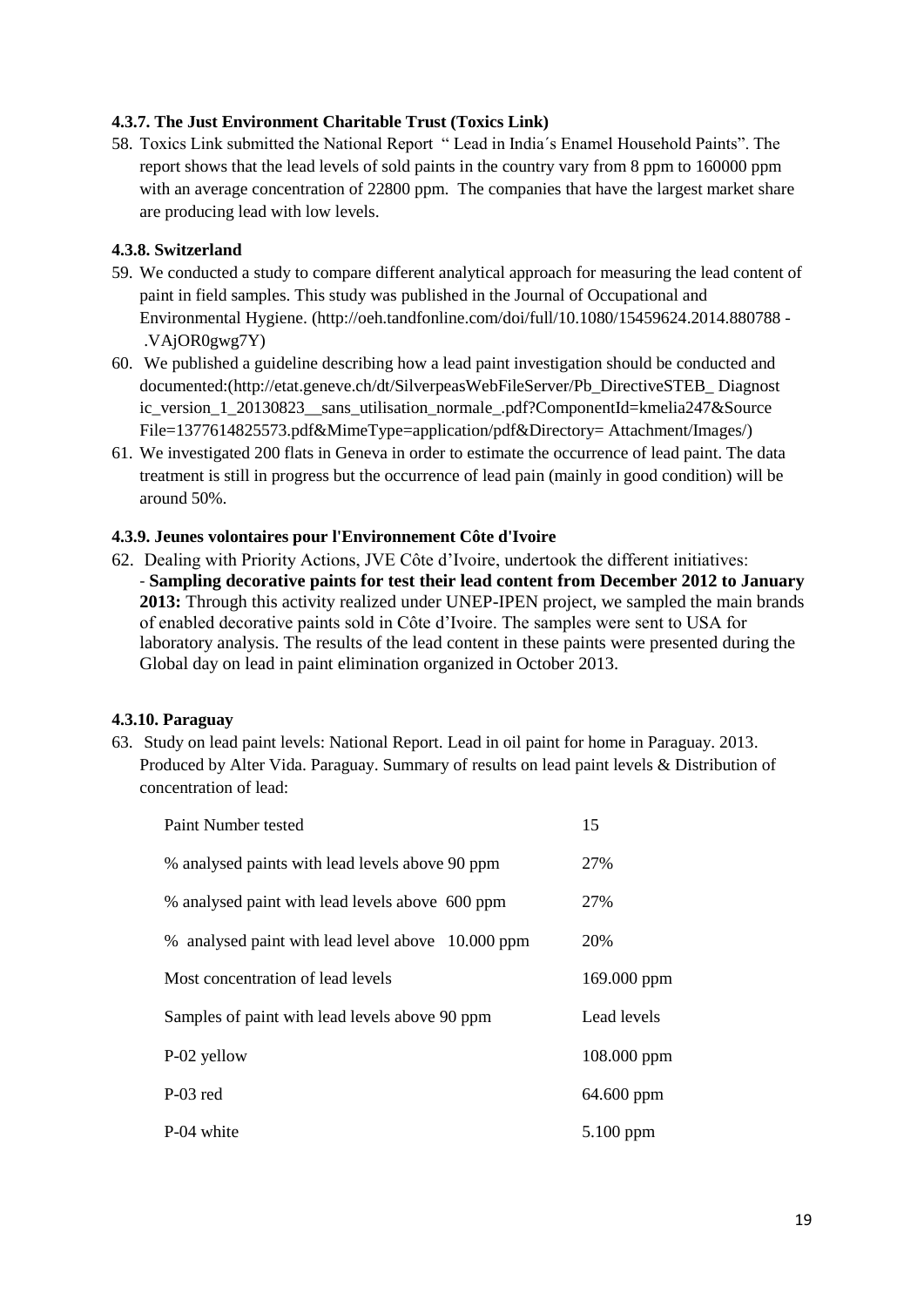| <b>Brand</b> | Number of<br>samples | Country of<br>manufacture | Samples<br>above 90<br>ppp | Samples<br>above 600<br>ppm | Samples<br>above<br>10.000<br>ppm |
|--------------|----------------------|---------------------------|----------------------------|-----------------------------|-----------------------------------|
| bambilux     | 3                    | Paraguay                  | 2                          | 2                           | 2                                 |
| albalux      | 3                    | Paraguay                  | 2                          | 2                           | 1                                 |
| novacor      | 3                    | <b>Brasil</b>             | $\theta$                   | $\theta$                    | $\theta$                          |
| coralit      | 3                    | <b>Brasil</b>             | $\theta$                   | $\theta$                    | $\Omega$                          |
| suvinil      | 3                    | <b>Brasil</b>             | $\Omega$                   | $\Omega$                    | 0                                 |

#### <span id="page-20-0"></span>**4.3.11. [International Paint and Painting Ink Council \(IPPIC\)](http://www.unep.org/chemicalsandwaste/Portals/9/Lead_Cadmium/docs/GAELP/Contributors%20Letters/IPPIC%20GAELP%20Contribution%20Letter.pdf)**

64. IPPIC's presentation at the upcoming workshop in New Delhi, India will provide some insight on this matter.

#### <span id="page-20-1"></span>**4.3.12. United Nations Environment Programme ( UNEP)**

- 65. UNEP, in cooperation with IPEN, produced a report entitle *" Lead In Enamel Decorative Paints National Paint Testing Results: A Nine Country Study"*. This study includes the sampling and testing efforts and results in Argentina, Azerbaijan, Chile, Ivory Coast, Ethiopia, Ghana, Kyrgyzstan, Tunisia and Uruguay. The report can be accessed through: [http://www.unep.org/chemicalsandwaste/Portals/9/Mercury/Documents/publications/Lead\\_in\\_En](http://www.unep.org/chemicalsandwaste/Portals/9/Mercury/Documents/publications/Lead_in_Enamel_decorative_paints.pdf) [amel\\_decorative\\_paints.pdf](http://www.unep.org/chemicalsandwaste/Portals/9/Mercury/Documents/publications/Lead_in_Enamel_decorative_paints.pdf)
- 66. This report was launched during the first international lead poisoning prevention week", held from 20 – 26 October 2013, in Nairobi, Kenya.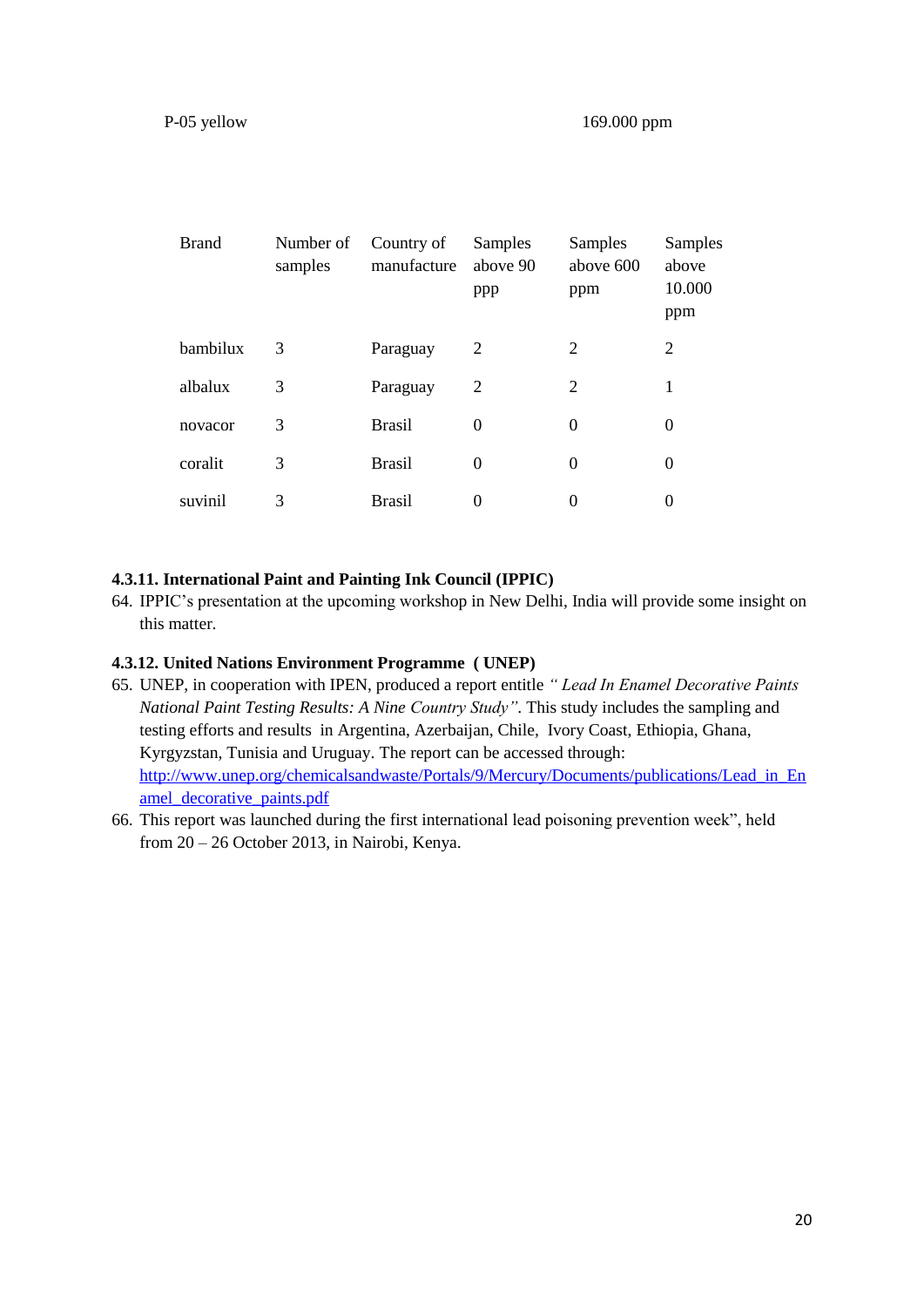# <span id="page-21-0"></span>**4.4. Developing technical guidelines for paint manufacturers on alternatives to lead compounds used in paints(GAELP BP priority action 2012-2013 d)):**

# <span id="page-21-1"></span>**4.4.1. Kenya**

67. Kenya Industrial Research And Development Institute (KIRDI) reported that; this need was identified during the workshop and requires be addressed-Workshop Report (guidelines for paint manufacturers to have alternative pigments over lead compounds).

# <span id="page-21-2"></span>**4.4.2. Center for Public Health and Environmental Development (CEPHED)**

68. Center for Public Health and Environmental Development (CEPHED) continued meeting with Nepal Paint Manufacturers Association and made them available all these information time to time. Message through letters and reports were made available formally.

# <span id="page-21-3"></span>**4.4.3. IPEN**

- 69. An important component of IPEN´s Asian lead Paint Elimination Project has been outreach to industry, with an emphasis on small- and medium-sized paint manufacturers to determine what obstacles there are for removing lead from their paint production. From discussions with manufacturers in all the seven countries it has become clear that main challenge is not technical, but a matter of getting access to appropriate, non-leaded substitute ingredients in small quantities and at a reasonable price.
- 70. For some, it may also be difficult to identify the substitute ingredients that would be most appropriate to their particular product lines; to obtain all available information on how to reformulate their products using the substitute ingredients without devoting an excessive amount of time and resources to research and development; and/or to establish good vendor relationships with the companies that supply appropriate substitute ingredients.
- 71. IPEN has therefore focused on facilitate information exchange between paint manufacturers and ingredient vendors, and skill share between larger and smaller paint manufacturers through their trade associations. Since 2012, successful meetings and trainings have been conducted through efforts by IPEN participating organizations in Sri Lanka, the Philippines, Bangladesh and Indonesia.

# <span id="page-21-4"></span>**4.4.4. [Dr. Scott Clark \(University of Cincinnati\)](http://www.unep.org/chemicalsandwaste/Portals/9/Lead_Cadmium/docs/GAELP/Contributors%20Letters/Scott_Clark_Univ_Cincinnati_Form_Letter.pdf)**

72. Participated in IPEN/EU Floor Dust Wipe Lead Survey in Seven Asian Countries which represented the first dust lead testing in six of the countries. Preparation of reports underway. The reports include guidance on how to reduce lead exposures in residences, day care centers and schools where the potential for exposure to high levels of floor dust lead has been documented.

# <span id="page-21-5"></span>**4.4.5. International [Paint and Painting Ink Council \(IPPIC\)](http://www.unep.org/chemicalsandwaste/Portals/9/Lead_Cadmium/docs/GAELP/Contributors%20Letters/IPPIC%20GAELP%20Contribution%20Letter.pdf)**

73. IPPIC has not undertaken any initiatives in this area, owing to the fact that all its members produce decorative products that do not contain lead.

# <span id="page-21-6"></span>**4.4.6. United Nations Environment Programme (UNEP)**

74. In relation to UNEP Governing Council Decision 27/12 and UNEA Resolution 1/5 VI. Lead and Cadmium, UNEP has been compiling the submissions of different stakeholders on Lead  $\&$ Cadmium "information on techniques for emission abatement and on the possibility of replacing lead and cadmium with less hazardous substances or techniques. Submissions, which can be accessed at [http://www.unep.org/chemicalsandwaste/LeadCadmium/Mandates/Mandates-](http://www.unep.org/chemicalsandwaste/LeadCadmium/Mandates/Mandates-UNEPGC27-Followup/tabid/838787/Default.aspx)[UNEPGC27-Followup/tabid/838787/Default.aspx](http://www.unep.org/chemicalsandwaste/LeadCadmium/Mandates/Mandates-UNEPGC27-Followup/tabid/838787/Default.aspx) , includes the techniques to substitute lead for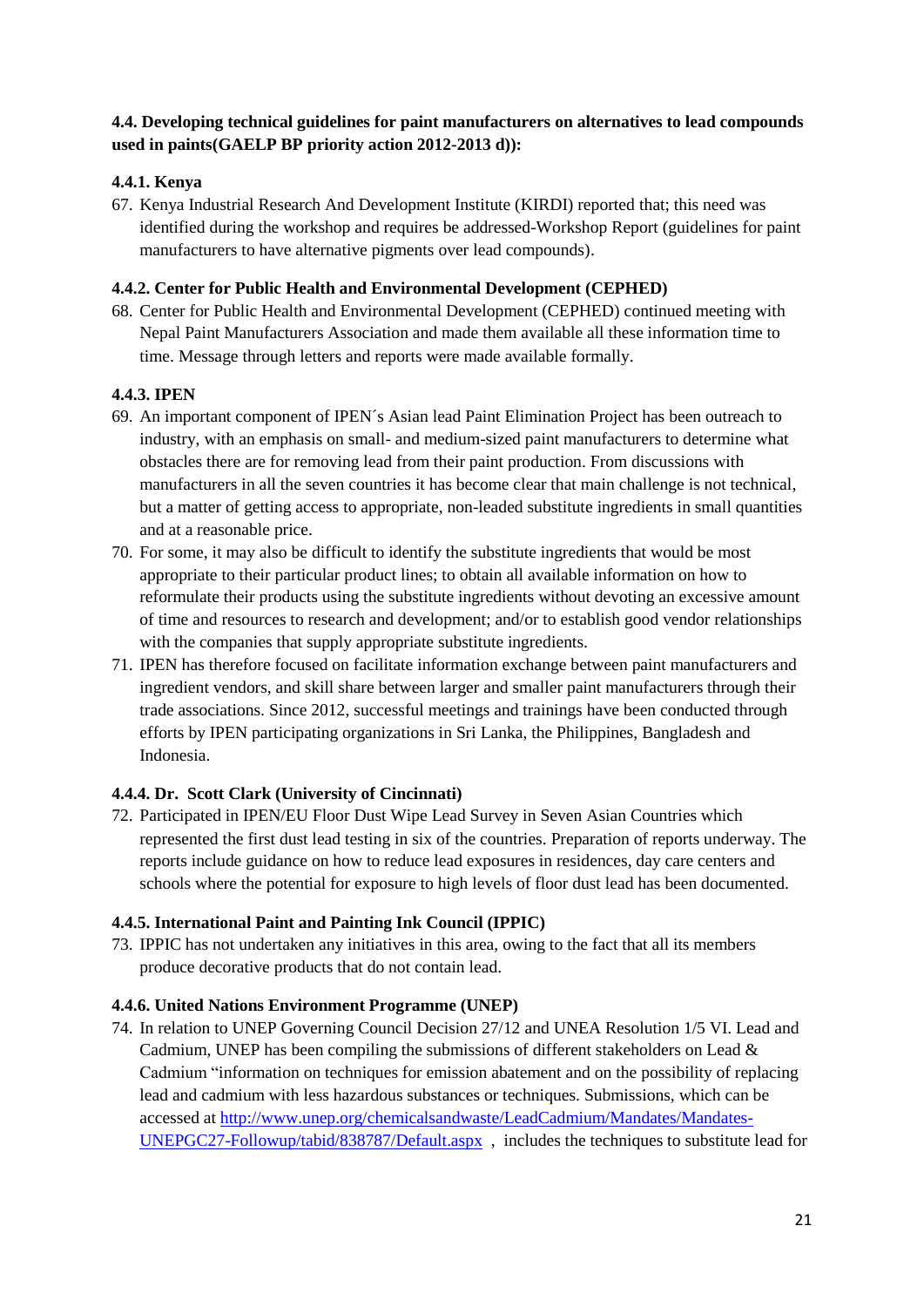different uses of lead including paint and also includes substitutes and cost effective reformulation of lead which maybe a guidance for many stakeholders.

- 75. UNEP's invitation to Governments and other stakeholders to submit further available information could be done until 30th September 2014.
- 76. Relevant details of submissions in relation to lead paint and its substitutes and cost-effective reformulation will be presented in the Industry Case Studies Session of the workshop on establishing legal limits on lead in paint (22-23 September 2014).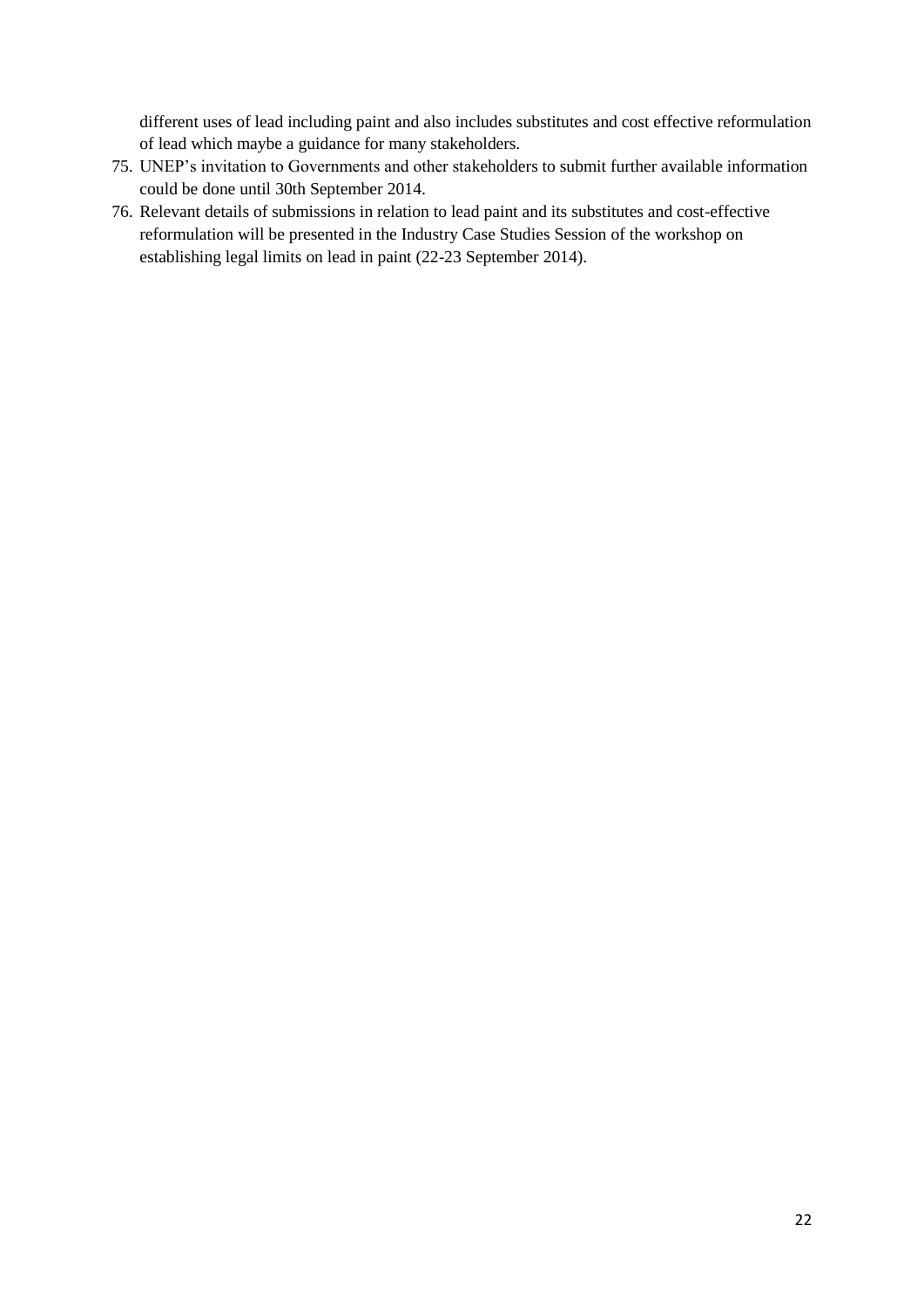# <span id="page-23-0"></span>**4.5. Developing a framework for the labelling and certification of paints (GAELP BP priority action 2012-2013 e)):**

# <span id="page-23-1"></span>**4.5.1. Kenya**

77. Kenya Industrial Research And Development Institute (KIRDI) identified the need for labelling and certification of paints and reported that this issue is required to be addressed.

# <span id="page-23-2"></span>**4.5.2. Center for Public Health and Environmental Development (CEPHED)**

78. Center for Public Health and Environmental Development (CEPHED) reported that; SME and Large Paint companies are well informed about this and persuade for the adoption of 3rd Party Certification. Greater interest was found among them.

# <span id="page-23-3"></span>**4.5.3. OK International**

- 79. Occupational Knowledge International (OK International) has developed and proposed a general framework for third part certification of paints made without added lead. The framework is available at: [http://www.okinternational.org/lead-paint/Certification.](http://www.okinternational.org/lead-paint/Certification)
- 80. In addition, OK International has worked in partnership with IPEN under the EU SWITCH Asia project to develop and launch a paint certification program through stakeholder consultation in the Philippines and India. The results of the stakeholder process in both countries produced a certification standard based on a maximum lead content of 90 ppm and include provisions on container labelling. OK International provided advice and drafted key technical guidelines in support of these activities. The paint certification program in the Philippines is expected to be launched in 2014.

# <span id="page-23-4"></span>**4.5.4. Research and Education Centre for Development (CREPD)**

81. Research and Education Centre for Development (CREPD) Cameroon reported that; the largest paint company in Cameroon (Seigneurie, PPG subsidiary) has initiated a labelling program after pressure from CREPD to inform consumers that their paints do not contain lead additives. All paint cans now carry a label indicating that the paints contain less than 90 ppm lead.

# <span id="page-23-5"></span>**4.5.5. IPEN**

82. Establishing and promoting third-party certification is a component of IPEN´s Asian Lead Paint Elimination project. Therefore, a series of stakeholder meetings with paint industry, health professionals, consumer organizations and other relevant stakeholders have been convened in India and the Philippines. The purpose of these meetings has been to develop a regional certification scheme for paints with no added lead. The scheme is expected to be up and running in at least one country by the end of 2014, and to expand to other countries in the region in the years to come.

# <span id="page-23-6"></span>**4.5.6. Switzerland**

83. We published a guideline describing how workers, especially painters, should safely handle lead paints.(http://etat.geneve.ch/dt/SilverpeasWebFileServer/Pb\_DirectiveSTEB\_Assainissement\_ver sion\_1\_20130830\_\_sans\_utilisation\_normale\_.pdf?ComponentId=kmelia247&SourceFile=13778 60966899.pdf&MimeType=application/pdf&Directory=Attachment/Images/)

# <span id="page-23-7"></span>**4.5.7. [International Paint and Painting Ink Council \(IPPIC\)](http://www.unep.org/chemicalsandwaste/Portals/9/Lead_Cadmium/docs/GAELP/Contributors%20Letters/IPPIC%20GAELP%20Contribution%20Letter.pdf)**

84. IPPIC does not support this effort.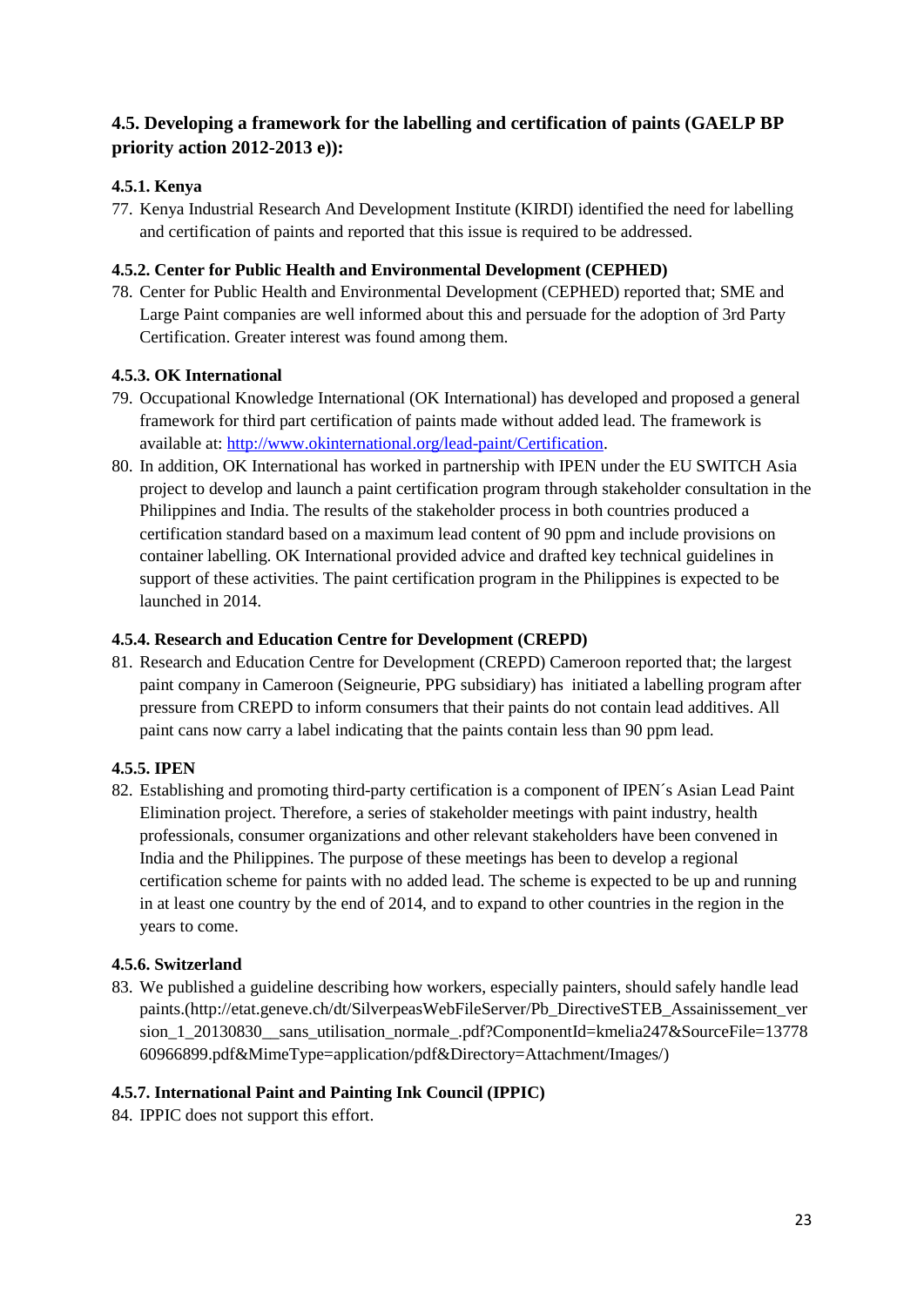# <span id="page-24-0"></span>**4.6. Disseminating a document that presents and discusses the elements of a national regulatory framework for eliminating lead paint (GAELP BP priority action 2012-2013 f)):**

# <span id="page-24-1"></span>**4.6.1. Kenya**

85. Kenya Industrial Research And Development Institute (KIRDI) reported that; the document on national regulatory framework has not been enacted.

#### <span id="page-24-2"></span>**4.6.2. Center for Public Health and Environmental Development (CEPHED)**

86. Center for Public Health and Environmental Development (CEPHED) reported that; some of CEPHED reports formal and dedicated meeting with Paint manufacturing companies for the formation of regulatory framework is an important part of our campaign. Responding to these efforts, our government agencies are also trying very hard to enact the standard and monitoring mechanism in place, expected to be soon.

#### <span id="page-24-3"></span>**4.6.3. OK International**

87. Occupational Knowledge International (OK International) participated in the GAELP process to draft and produce a document on the elements of a model regulatory framework for lead in paints. In addition, Perry Gottesfeld of OK International has advised government officials in Cameroon and Nepal on the content and approach for regulations to restrict or eliminate the use of lead paint.

#### <span id="page-24-4"></span>**4.6.4. [Dr Scott Clark \(University of Cincinnati\)](http://www.unep.org/chemicalsandwaste/Portals/9/Lead_Cadmium/docs/GAELP/Contributors%20Letters/Scott_Clark_Univ_Cincinnati_Form_Letter.pdf)**

88. Served as co-chair of the GAELP Focus to develop the UNEP brochure "Elements of a National Regulatory Framework for the Control of Lead in New Paint" which is being presented at the GAELP Legislative and Regulatory Workshop in Delhi.

#### <span id="page-24-5"></span>**4.6.5. Research and Education Centre for Development (CREPD)**

89. Research and Education Centre for Development (CREPD) Cameroon reported that; the largest paint company in Cameroon (Seigneurie, PPG subsidiary) has initiated a labelling program after pressure from CREPD to inform consumers that their paints do not contain lead additives. All paint cans now carry a label indicating that the paints contain less than 90 ppm lead.

#### <span id="page-24-6"></span>**4.6.6. [Jeunes volontaires pour l'Environnement Côte d'Ivoire](http://www.unep.org/chemicalsandwaste/Portals/9/Lead_Cadmium/docs/GAELP/Contributors%20Letters/Jeune%20Volontaire%20pour%20l)**

- 90. Point of situation of lead in paint issue at national level and Progress realized by our organization regarding to the national context:
	- **- At legislative level:** There is no legal text addressing the issue on lead in paint.

**- At industrial level:** There no official change of the process used by industrial. Also, there no standards on lead content in different paints sold in Côte d'Ivoire. The labelling of paint cans is not still regulated and there is no obligation for paints manufacturers to mention the different components used to make paints and the lead amount in the different paints.

**- At governmental level:** There is no concrete action presenting the situation of lead in paint poisoning.

**- At our NGO level:** We are member of the Africa GEF project on lead in paint elimination. Through this project that will start in September 2014, it is question to undertake activities that will lead to lead in paint reduction at national level. This project has the particularity to embrace different components especially technical, communication, regulatory and political ones.

#### <span id="page-24-7"></span>**4.6.7. Paraguay**

- 91. Resolution N° 222/02. Water Quality includes lead levels.
- 92. Increasing capacities to conduct lead testing in biological and environmental matrices.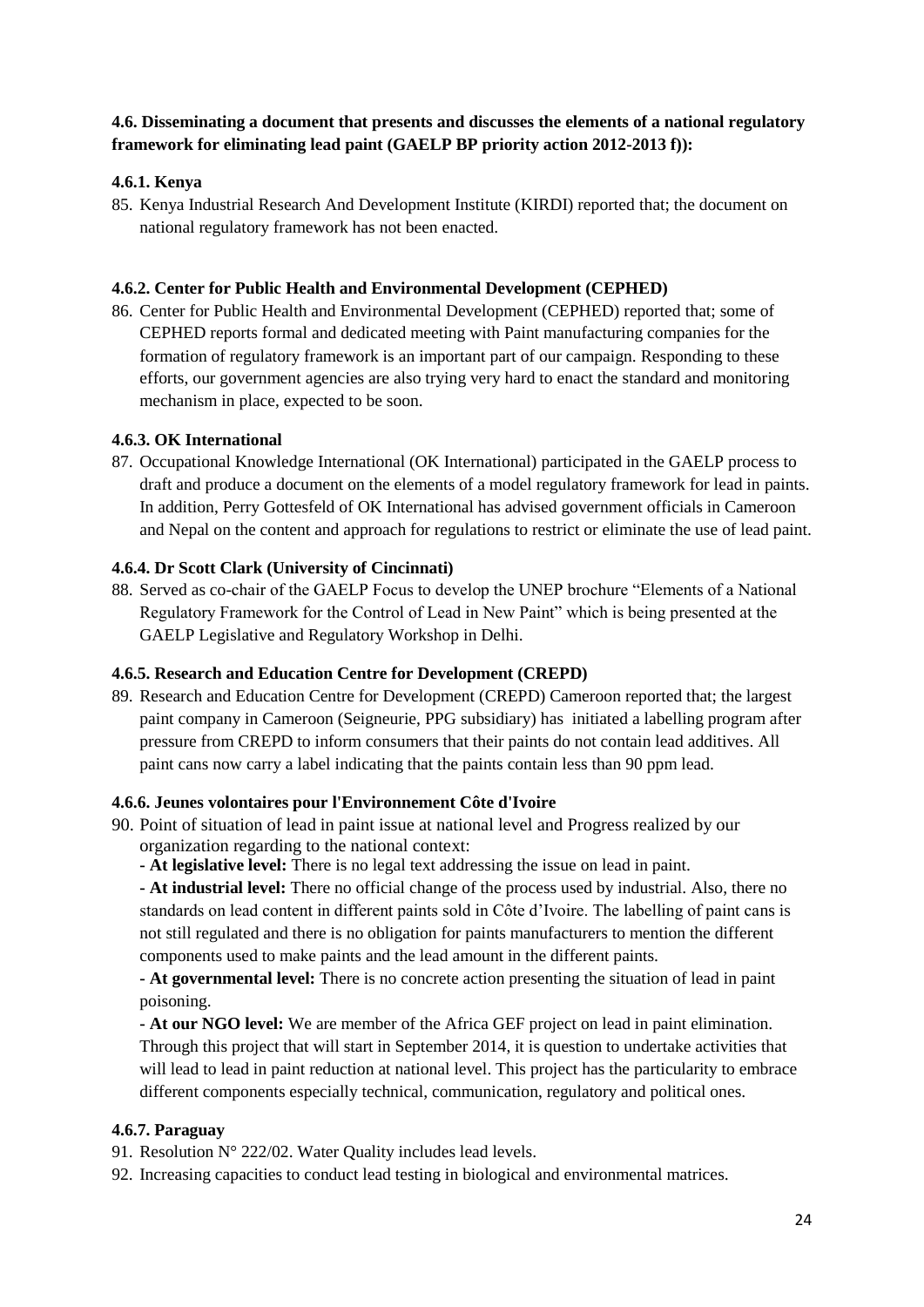93. Strengthening of National Laboratory Network for chemicals risk using technologies not nuclear, nuclear and complementary. Start in August 2014

# <span id="page-25-0"></span>**4.6.8. [International Paint and Painting Ink Council \(IPPIC\)](http://www.unep.org/chemicalsandwaste/Portals/9/Lead_Cadmium/docs/GAELP/Contributors%20Letters/IPPIC%20GAELP%20Contribution%20Letter.pdf)**

94. IPPIC fully supports this effort.

#### <span id="page-25-1"></span>**4.6.9. United States Environmental Protection Agency ( US EPA)**

95. In November 2013, EPA proposed a workshop for governments interested in, or already working on, establishing legal limits on lead in paint. The purpose would be to support these countries by providing information on the health impacts of lead paint, and on ways to establish legal limits on lead in new residential and decorative paint, based on best practices in different countries around the world. EPA has worked in collaboration with the interim Advisory Group members and the Secretariat to develop the workshop, which will take place in September 2014, in conjunction with the third forum meeting of the Global Alliance.

#### <span id="page-25-2"></span>**4.6.10. United Nations Environment Programme (UNEP)**

96. UNEP published a publicly available brochure ["Elements of a national legal and regulatory](http://www.unep.org/chemicalsandwaste/Portals/9/Lead_Cadmium/docs/GAELP/GAELP%20Documents/NRFflyer-.pdf)  [framework"](http://www.unep.org/chemicalsandwaste/Portals/9/Lead_Cadmium/docs/GAELP/GAELP%20Documents/NRFflyer-.pdf), October 2013. The brochure explains the needs for legislation and the steps that should be taken into account for legislation to guide governments. The brochure can be accessed through:http://www.unep.org/chemicalsandwaste/Portals/9/Lead\_Cadmium/docs/GAELP/GAELP %20Documents/NRFflyer-.pdf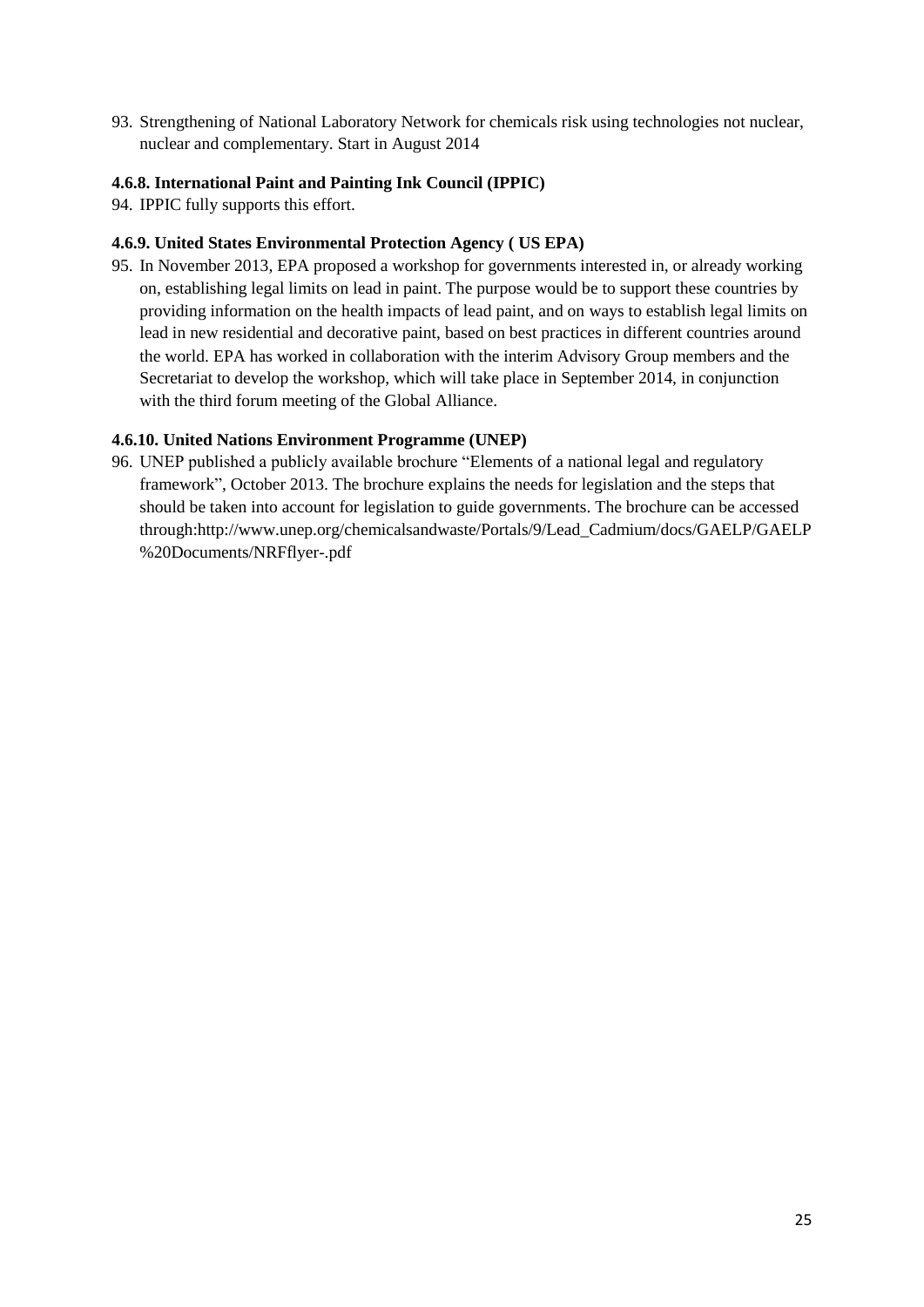<span id="page-26-0"></span>**4.7. Contributing expertise about lead paint to the finalization of WHO evidence**‐**based guidelines on the prevention and management of lead exposure, including recommendations concerning the establishment of blood lead screening and surveillance programmes for lead exposures (GAELP BP priority action 2012-2013 g)):**

# <span id="page-26-1"></span>**4.7.1. Kenya**

97. Kenya Industrial Research And Development Institute (KIRDI) reported that; recommendations by key stakeholders were made in line with WHO evidence-based guideline s on prevention of lead exposure.

# <span id="page-26-2"></span>**4.7.2. Center for Public Health and Environmental Development (CEPHED)**

98. Center for Public Health and Environmental Development (CEPHED) has started to collect the BLL data of Nepalese children, advocate and recommend for the establishment of blood lead screening and surveillance programme. In fact Nepal Health Research Council has started raising funds to do the BLL testing.

# <span id="page-26-3"></span>**4.7.3. OK International**

- 99. Occupational Knowledge International (OK International) has been actively involved in conducting exposure assessment studies involving lead in India, Nepal, Cameroon, Sri Lanka, Philippines, Bangladesh, Indonesia, Thailand, Senegal, Kenya, and Nigeria in partnership with other NGOs and Universities. Such studies have looked at a range of exposures including lead in paint, dust, soil, air, and food contamination from a range of sources including:
	- Paint
	- Lead battery production, use and recycling
	- Aluminium cookware
	- Artisanal mining operations
	- Other industrial emissions
- 100. In addition, Perry Gottesfeld from OK International had co-chaired a committee through the U.S. Centers for Disease Control and Prevention (CDC) that recommended new guidelines for the prevention of childhood lead poisoning. All these efforts should be useful for consideration by WHO in establishing guidelines on lead poisoning prevention.

# <span id="page-26-4"></span>**4.7.4. World Health Organization ( WHO)**

- 101. In view of the continuing burden of disease from lead, WHO is developing guidelines for the prevention and management of lead poisoning. These guidelines will present evidence-based recommendations on a range of measures for the prevention of lead exposure as well as on the appropriate management of poisoning.
- 102. WHO guidelines involve (consistent with international best practice for health guideline development) a systematic search for, and review of, available evidence, together with an assessment of the quality of that evidence before recommendations are formulated. This is a rigorous process.
- 103. A guideline development group has been convened, comprising experts from all WHO regions. The group has met twice, most recently in March 2014. Systematic reviews are in development, with a number completed. It is anticipated that the guidelines for the management of lead poisoning will be published prior to the guidelines for prevention.

# <span id="page-26-5"></span>**4.7.5. [International Paint and Painting Ink Council \(IPPIC\)](http://www.unep.org/chemicalsandwaste/Portals/9/Lead_Cadmium/docs/GAELP/Contributors%20Letters/IPPIC%20GAELP%20Contribution%20Letter.pdf)**

104. IPPIC has not engaged in this activity.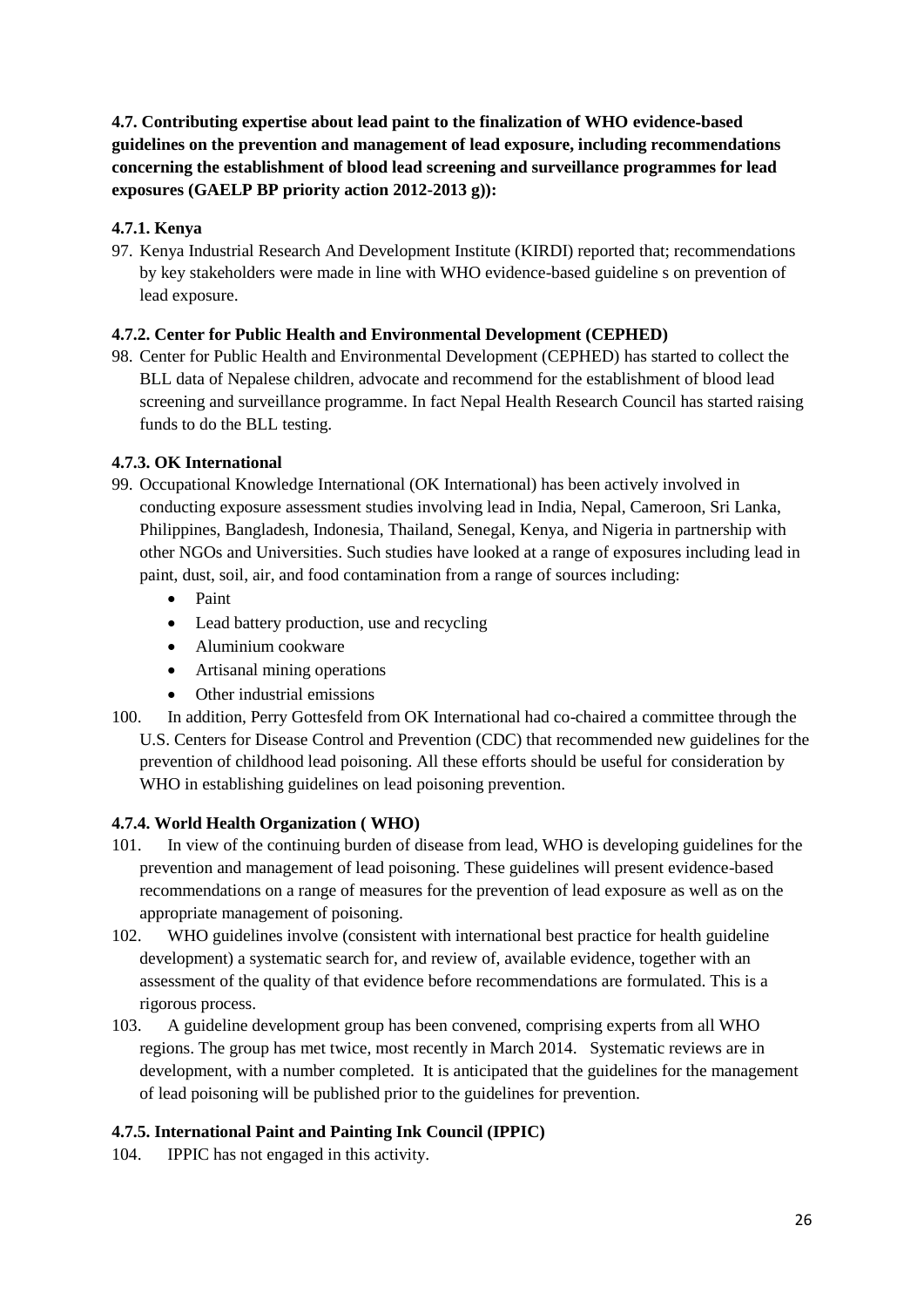<span id="page-27-0"></span>**4.8. Engaging additional stakeholders in the work of the Global Alliance, including through the establishment of national alliances to contribute to implementation activities, and obtaining an increased number of financial contributions and to achieve the goals and objectives of the Global Alliance (GAELP BP priority action 2012-2013 h)):**

# <span id="page-27-1"></span>**4.8.1. Kenya**

105. Kenya Industrial Research And Development Institute (KIRDI) reported that; additional stakeholders have been approached to contribute to the implementation activities to achieve the goal of global alliance.

# <span id="page-27-2"></span>**4.8.2. Center for Public Health and Environmental Development (CEPHED)**

106. Center for Public Health and Environmental Development (CEPHED) has developed a chemical safety alliances in Nepal represented by government, non-government, local government, academician, health professional, schools, universities, professional associations like Grill and Metal Fabricators , Construction Companies, Paint Dealers, Painters, Private School Organizations etc.

# <span id="page-27-3"></span>**4.8.3. OK International**

107. Occupational Knowledge International (OK International) has worked to actively recruit additional contributors to join the GAELP. We have worked with partners in Nepal and Cameroon to encourage government participation in the GAELP. In addition, we have worked with a researcher in Kenya to encourage the contribution of her institution in the work of GAELP. OK International has encouraged numerous paint companies to join the GAELP as part of our ongoing outreach to industry in support of these objectives.

# <span id="page-27-4"></span>**4.8.4. World Health Organization & United Nations Environment Programme**

- 108. In 2012-August 2014 WHO continued to work with UNEP to provide the Secretariat for the Global Alliance to Eliminate Lead Paint (GAELP). An interim Advisory Group has met regularly by teleconference to plan activities in support of the objectives of the GAELP.
- 109. The UNEP and WHO Secretariat convened the second forum of the Global Alliance to Eliminate Lead Paint in Bangkok, Thailand from 9 to 11 July 2012. The particular focus of this forum was to present the draft Business Plan for the Alliance, welcome new and potential contributors to the work and to discuss practical ways of achieving business plan priorities. Representatives of 20 Governments, 16 non-governmental organizations, WHO and UNEP participated in the meeting.
- 110. In preparation for the meeting WHO conducted a survey to find out what is known about lead paint. Responses were obtained from 46 representatives in 35 countries. This revealed that in approximately one third of countries, respondents were not aware of any legislation for lead paint. The majority of respondents were also not aware of any arrangements for testing paints for their lead content or for monitoring blood lead levels in vulnerable populations, including children or occupational exposed persons. The survey provided a useful compendium of information about national situations and the contact details for persons wishing to continue to engage further in the work of the Global Alliance. The survey report was included in the meeting documents.
	- Meeting Documents for the 2nd forum of the Global Alliance to Eliminate Lead Paint. [http://www.unep.org/hazardoussubstances/LeadCadmium/PrioritiesforAction/LeadPaints/](http://www.unep.org/hazardoussubstances/LeadCadmium/PrioritiesforAction/LeadPaints/2ndGAELPmeting/2ndGAELPMeetingdocuments/tabid/104420/Default.aspx) [2ndGAELPmeting/2ndGAELPMeetingdocuments/tabid/104420/Default.aspx](http://www.unep.org/hazardoussubstances/LeadCadmium/PrioritiesforAction/LeadPaints/2ndGAELPmeting/2ndGAELPMeetingdocuments/tabid/104420/Default.aspx)
	- Report of the 2nd meeting of the Global Alliance to Eliminate Lead Paint [http://www.unep.org/chemicalsandwaste/LeadCadmium/PrioritiesforAction/GAELP/Org](http://www.unep.org/chemicalsandwaste/LeadCadmium/PrioritiesforAction/GAELP/OrganizationalMeeting/tabid/29419/Default.aspx) [anizationalMeeting/tabid/29419/Default.aspx](http://www.unep.org/chemicalsandwaste/LeadCadmium/PrioritiesforAction/GAELP/OrganizationalMeeting/tabid/29419/Default.aspx)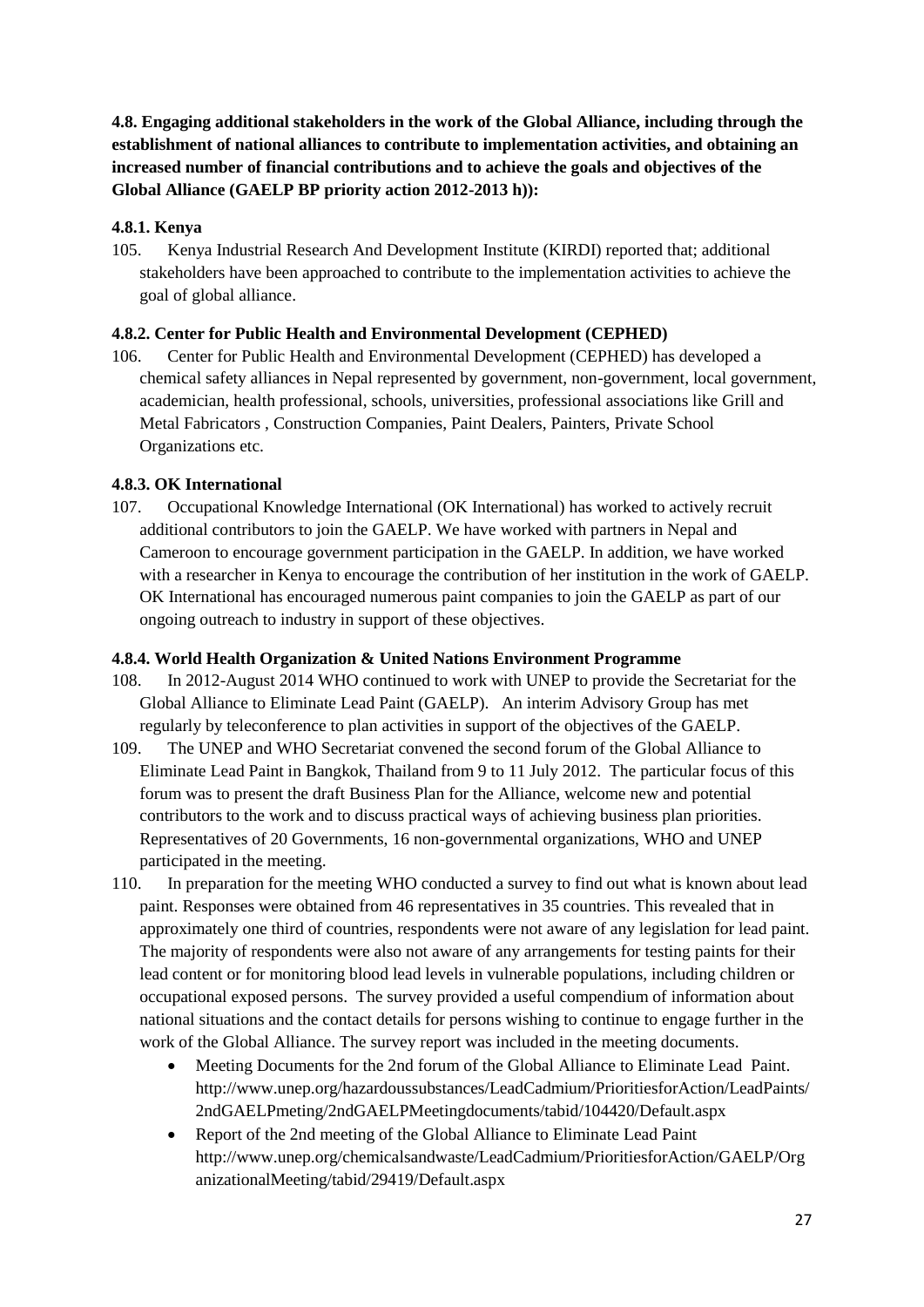- 111. The finalized Business Plan of the Global Alliance was presented to the 3rd meeting of the International Conference on Chemicals Management (ICCM3) in Document SAICM/ICCM.3/INF/21 (English). The Business Plan has been translated by WHO and published on the GAELP (and WHO) web site in Chinese, English, French, Russian and Spanish. The Operational Framework for the Alliance has also been translated by WHO and is published on the GAELP (and WHO) web site in English, French and Spanish. The translation of these documents aims to facilitate the involvement of countries from different regions of the world in the global action on lead paint.
	- Business Plan for the Global Alliance to Eliminate Lead Paint; available in English, Chinese, French, Russian and Spanish. A [http://www.who.int/ipcs/assessment/public\\_health/gaelp/en/index.html](http://www.who.int/ipcs/assessment/public_health/gaelp/en/index.html)
	- Operational Plan for the Global Alliance to Eliminate Lead Paint; available in English, French and Spanish.

[http://www.who.int/ipcs/assessment/public\\_health/gaelp/en/index.html](http://www.who.int/ipcs/assessment/public_health/gaelp/en/index.html)

- 112. UNEP and WHO prepared a progress report on the work of the Global Alliance , which was considered at ICCM3, resulting in a further international resolution on this issue to foster further support for and engagement in the work of the Alliance.
	- SAICM/ICCM.3/14: Progress report on the implementation of resolution II/4 B on lead in paint [http://www.saicm.org/index.php?option=com\\_content&view=article&id=89&Itemid=527](http://www.saicm.org/index.php?option=com_content&view=article&id=89&Itemid=527)
- 113. At ICCM3 a side event was held in collaboration with IPEN, on Monday 17 September 2012 on "Lead Paint Elimination: Progress, Prospects and Perspectives".
- 114. The UNEP and WHO Secretariat will convene the third forum of the Global Alliance to Eliminate Lead Paint at the WHO Office for South East Asia, New Delhi, India, from 22-24 September 2012. In preparation for this meeting, WHO is leading the development of a database of government-verified information on lead paint legislation worldwide. This will be displayed in a map, to track over time progress in eliminating lead paint.
- 115. In addition WHO continued with advocacy and technical activities in support of the implementation of the GAELP Business Plan, covered in the following sections.
- 116. In response to this priority action UNEP & WHO has successfully presented the updated list of current GAELP contributors. It can be accessed throughout the web page: http://www.unep.org/chemicalsandwaste/LeadCadmium/PrioritiesforAction/LeadPaints/Potential Partners/CurrentContributors/tabid/104120/Default.aspx

# <span id="page-28-0"></span>**4.8.5. Lata Medical Research Foundation ( LMRF)**

- 117. Meetings with Rotary, Nagpur Muncipal Corporation, Medical colleges, Environmental Health division of Indian Academy of Pediatrics (IAP), headed by Dr. Alok Gupte and at the advisory committee meeting of IAP, Medical colleges and National Environmental Engineering Institute, Nagpur were organized to create awareness and engage NGOs to create awareness in schools and colleges using handouts and posters Engagement with Rotary at the International, National and Regional level. Rotary International President Mr. Ravindran 2014-2015 and DG Delhi district 3010 Mr. Vinod Bansal were contacted for their support to the cause of elimination of lead in paints.
- 118. Meeting with the Occupational division of the Emplyoees` State Insurance Corporation, New Delhi (Dr. Ojha/ Dr. Shruti Virmani, Department of Pediatrics, ESIC, Basaidapur)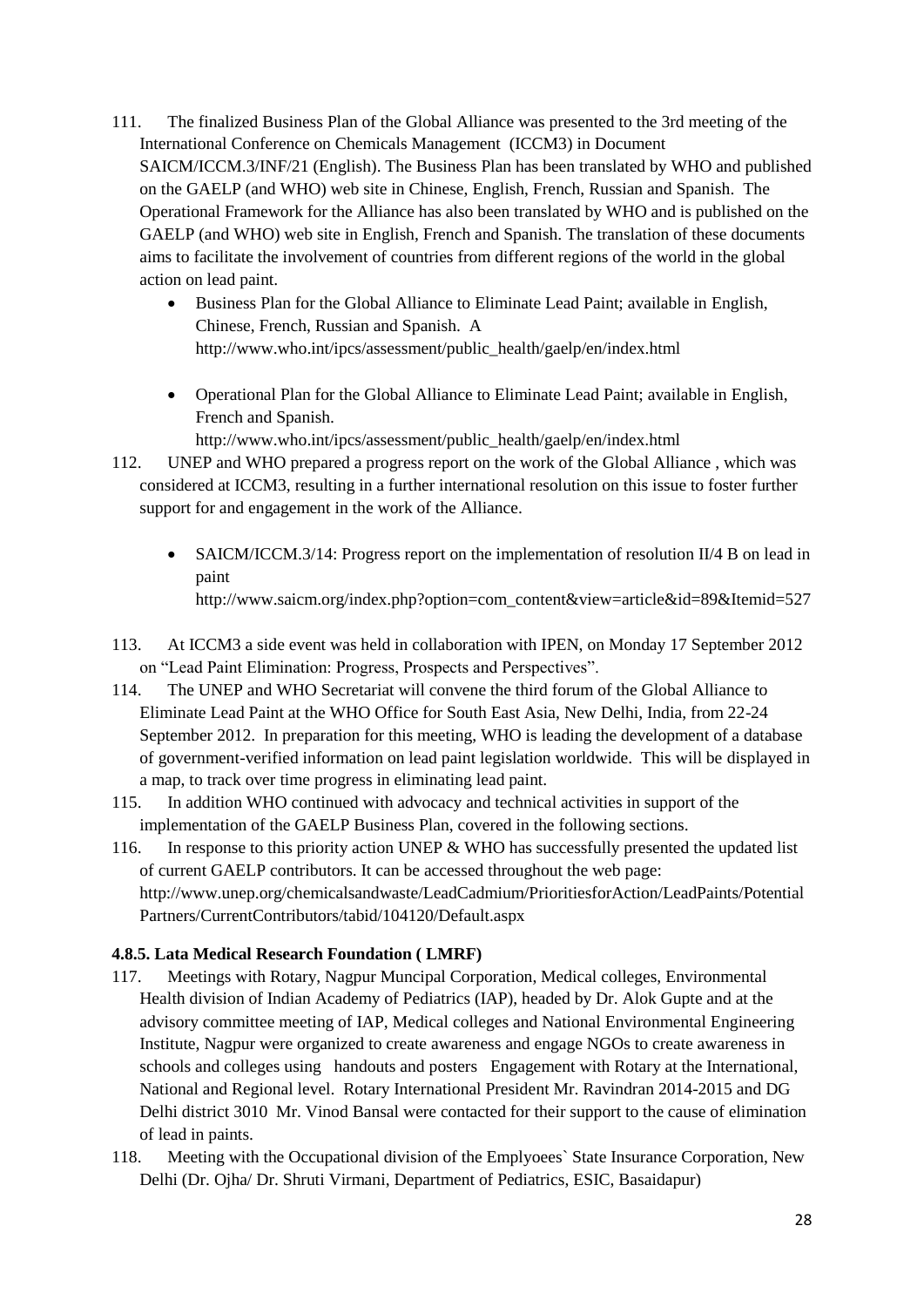- 119. Petition signed along with toxics links.
- 120. Support from Mr. Shah Rukh Khan for promoting lead elimination from paints. The following messages was endorsed by him:

"Lead causes irreversible brain damage in children. It is preventable. Avoid exposures in children by choosing house paints that are lead free. Wash their hands frequently. Let's work together to make this world a safer place for our children."

#### <span id="page-29-0"></span>**4.8.6. [International Paint and Painting Ink Council \(IPPIC\)](http://www.unep.org/chemicalsandwaste/Portals/9/Lead_Cadmium/docs/GAELP/Contributors%20Letters/IPPIC%20GAELP%20Contribution%20Letter.pdf)**

121. IPPIC has not engaged in this activity.

#### <span id="page-29-1"></span>**4.8.7. United States Environmental Protection Agency ( US EPA)**

122. EPA has been reaching out to other countries to raise awareness on the health implications of continuing to allow the use of lead paint, particularly in homes and schools where children can be exposed. EPA, U.S. Department of State, UNEP and WHO co-hosted two briefings on the Global Alliance for embassies located in the U.S. The discussions covered the dangers posed by lead paint, the work of the Alliance, and opportunities for governments to get more involved. The first briefing was held for embassy representatives in Washington, DC in December, 2013, and the second one occurred in May 2014, in New York for representatives of the Permanent Missions to the UN.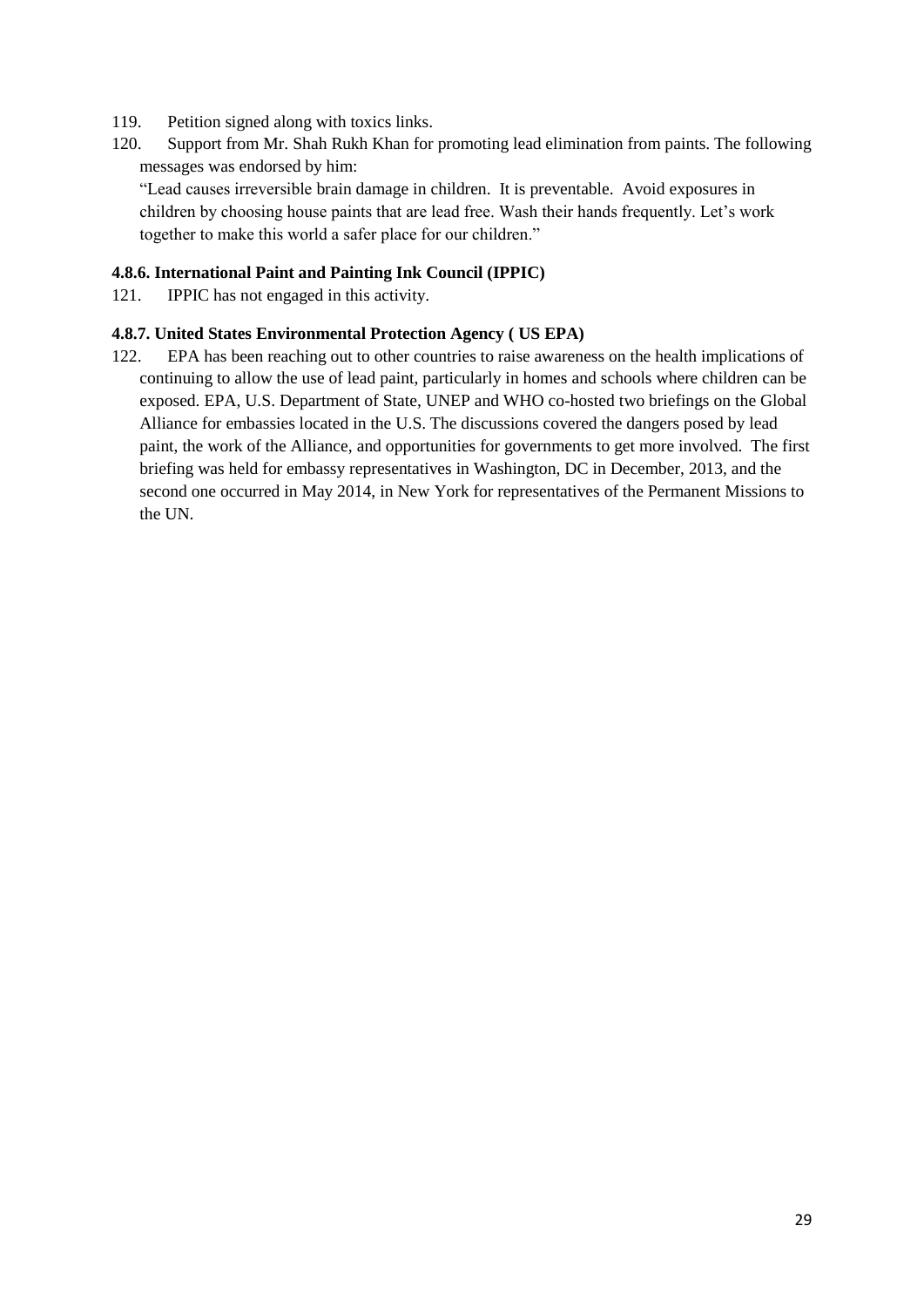# <span id="page-30-0"></span>**5. Detailed Information on the Submissions in relation to Progress in the Business Plan additional actions 2014-2020**

# <span id="page-30-1"></span>**5.1. Promoting the establishment of appropriate national regulatory frameworks to stop the manufacture, import, export, sale and use of lead paints and products coated with lead paints (GAELP BP priority action 2014-2020 a)):**

# <span id="page-30-2"></span>**5.1.1. Center for Public Health and Environmental Development (CEPHED)**

123. Center for Public Health and Environmental Development (CEPHED) in addition to generate and share data on Lead paints, campaign for the regulatory framework. CEPHED has also served as a Technical Committee formed both at the Department of Nepal Bureau of Standard and Metrology (NBSM), Ministry of Industry as well as Ministry of Science, Technology and Environment (MOSTE), Government of Nepal to help the respective government towards preparation and proposal of suitable lead paint standard for Nepal and regulatory mechanism to stop manufacturing of leaded paint and regulate import, export, sale, use and even have palling to do the compliance monitoring.

#### <span id="page-30-3"></span>**5.1.2. Research and Education Centre for Development (CREPD)**

124. Research and Education Centre for Development (CREPD) has been unable to encourage the government standards agency to complete their initiative they started in 2012 to develop a regulatory framework to eliminate the use of lead paint in Cameroon. Recognizing that this process had staled, CREPD organized a national workshop in 2014 to help find an alternative route to encourage national regulation to restrict the use of lead in paints. As a result of the workshop, they identified an alternative approach and have subsequently received assurances from the Ministry of Health that they will develop a regulation to address lead in paints within a relatively short timeframe.

#### <span id="page-30-4"></span>**5.1.3. United Nations Industrial Development Organization (UNIDO)**

125. United Nations Industrial Development Organization (UNIDO) is working toward developing projects that will address, among other goals, select "additional actions for 2014 – 2020" as stated in Annex I, paragraph 16 of the GAELP Business Plan, with a particular focus on promoting the establishment of appropriate national regulatory frameworks to stop the manufacture, import, export, sale and use of lead paints and products coated with lead paints.

#### <span id="page-30-5"></span>**5.1.4. [International Paint and Painting Ink Council \(IPPIC\)](http://www.unep.org/chemicalsandwaste/Portals/9/Lead_Cadmium/docs/GAELP/Contributors%20Letters/IPPIC%20GAELP%20Contribution%20Letter.pdf)**

126. IPPIC fully supports this effort, having made public communications in 2013 and planning additional supportive efforts in 2014.

#### <span id="page-30-6"></span>**5.1.5. United Nations Environment Programme (UNEP)**

127. Throughout different meetings with various stakeholders, including governments, UNEP has been promoting the establishment of appropriate national regulatory frameworks to stop the manufacture, import, export, sale and use of lead paints and products coated with lead paints. This has been done in line with the brochure "Elements of a national legal and regulatory framework", October 2013.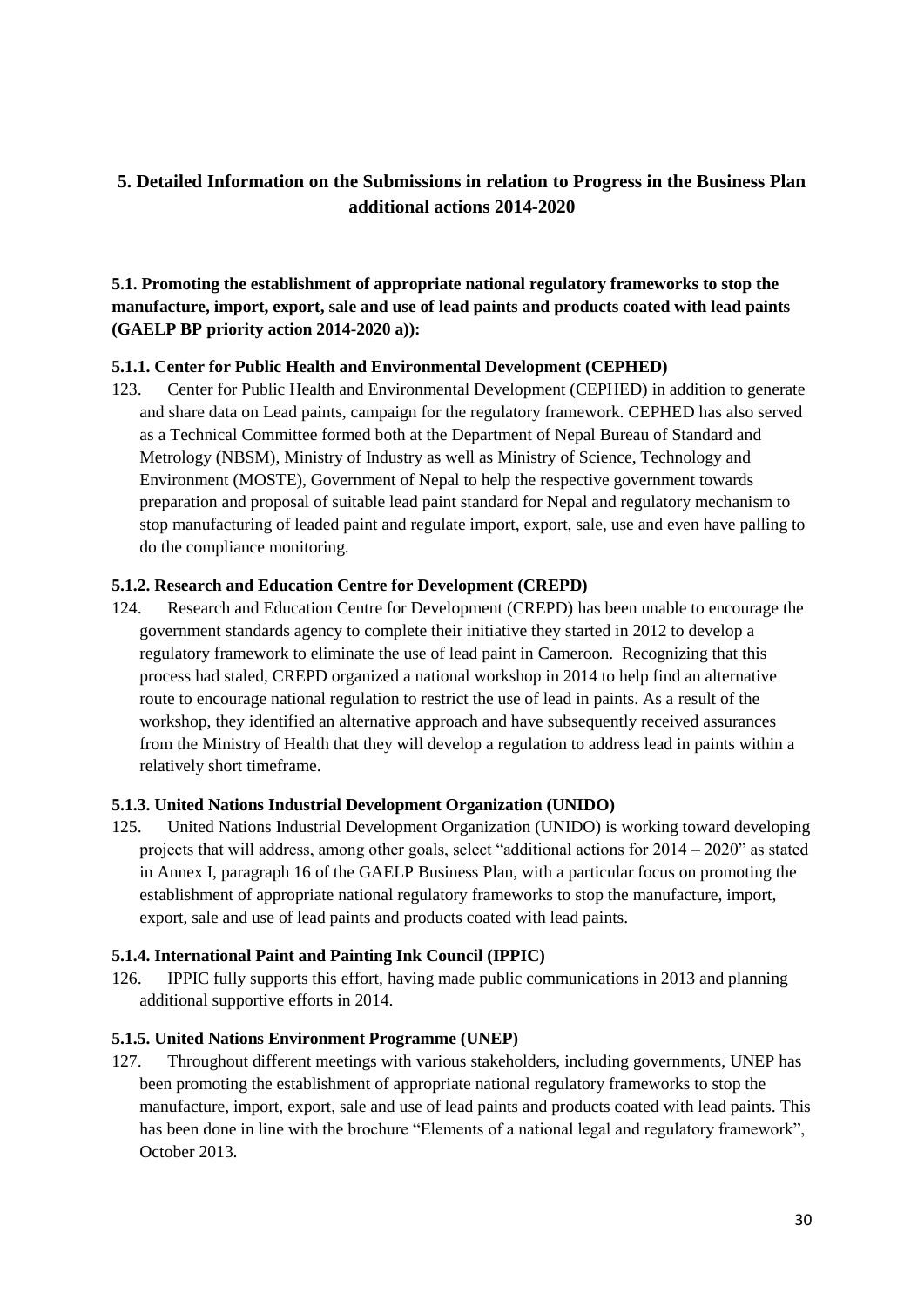<span id="page-31-0"></span>**5.2. Promoting third party certification of no added lead in new paint products, especially in countries which may face challenges with the comprehensive enforcement of national regulatory frameworks to stop the manufacture, import, export, sale and use of lead paints and products coated with lead paints (GAELP BP priority action 2014-2020 b)):**

#### <span id="page-31-1"></span>**5.2.1. Center for Public Health and Environmental Development (CEPHED)**

128. Center for Public Health and Environmental Development (CEPHED) has initiated the dialogue with the paint manufacturing companies and they are positive for this.

#### <span id="page-31-2"></span>**5.2.2. United Nations Industrial Development Organization (UNIDO)**

129. United Nations Industrial Development Organization (UNIDO) is working toward developing projects that will address, among other goals, select "additional actions for 2014 – 2020" as stated in Annex I, paragraph 16 of the GAELP Business Plan, with a particular focus on promoting third-party certification of no added lead in new paint products, especially in countries which may face challenges with the comprehensive enforcement of national regulatory frameworks to stop the manufacture, import, export, sale and use of lead paints and products coated with lead paints.

#### <span id="page-31-3"></span>**5.2.3. [International Paint and Painting Ink Council \(IPPIC\)](http://www.unep.org/chemicalsandwaste/Portals/9/Lead_Cadmium/docs/GAELP/Contributors%20Letters/IPPIC%20GAELP%20Contribution%20Letter.pdf)**

130. IPPIC does not support this effort.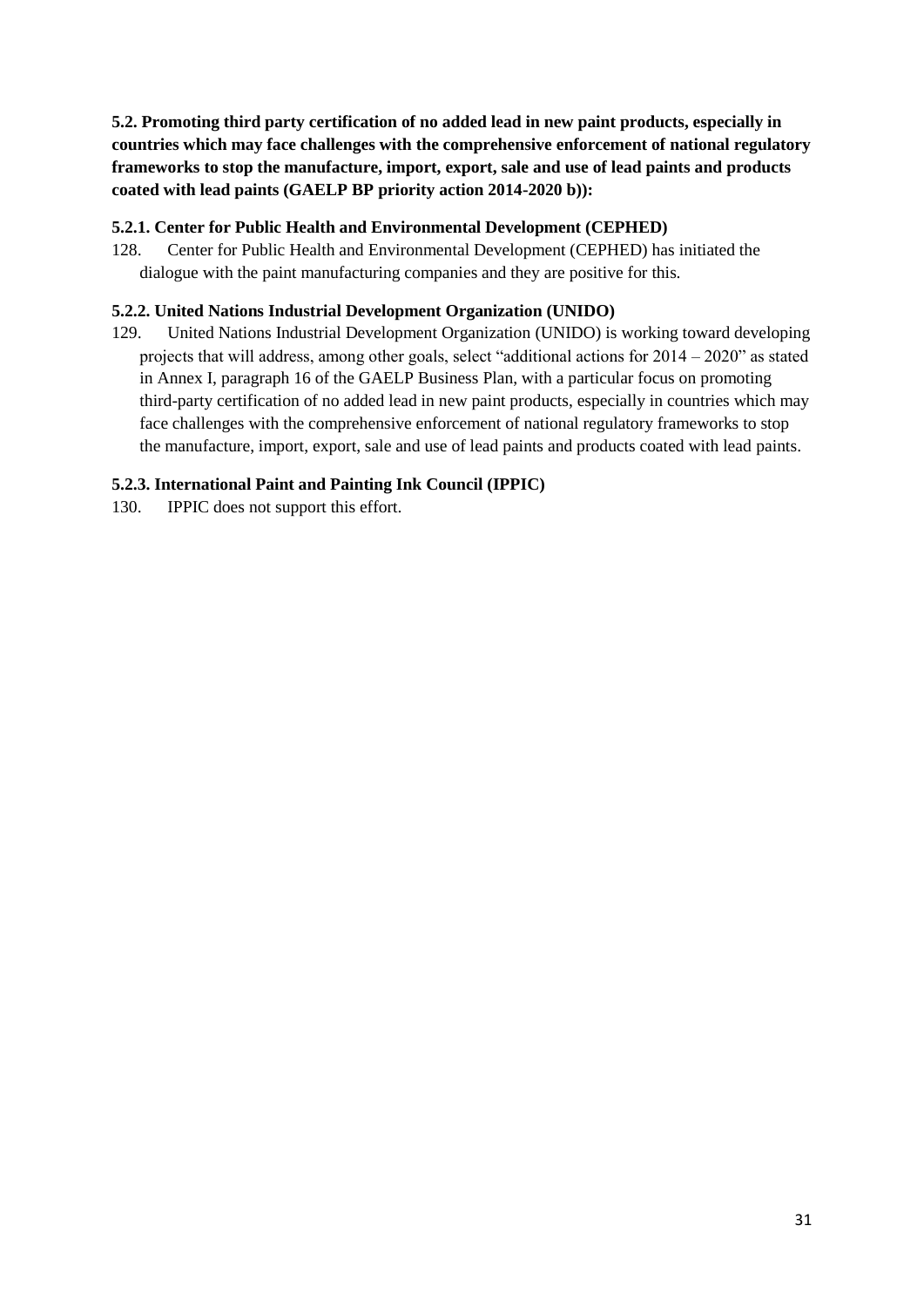<span id="page-32-0"></span>**5.3. Identifying the information that small and medium size paint manufacturers may need to cost effectively reformulate their paint products to eliminate the use of added lead compounds, and establishing mechanisms to provide them with such information as needed(GAELP BP priority action 2014-2020 c)):**

# <span id="page-32-1"></span>**5.3.1. Center for Public Health and Environmental Development (CEPHED)**

131. Center for Public Health and Environmental Development (CEPHED) has been organising several workshop for the paint manufactures as well as also tried for an exclusive training for the SME. Training especially designed for the purpose to establish an easy network with lead free pigment and driers suppliers and bringing international expertise and experiences yet to be conducted.

# <span id="page-32-2"></span>**5.3.2. United Nations Industrial Development Organization (UNIDO)**

- 132. United Nations Industrial Development Organization (UNIDO) is working toward developing projects that will address, among other goals, select "additional actions for 2014 – 2020" as stated in Annex I, paragraph 16 of the GAELP Business Plan, with a particular focus on identifying the information that small and medium-size paint manufacturers may need to cost-effectively reformulate their paint products to eliminate the use of added lead compounds, and establishing mechanisms to provide them with such information as needed.
- 133. United Nations Industrial Development Organization (UNIDO) plans to focus on China and select countries to be determined in South America. The projects are in the development stage and UNIDO welcomes information exchange through the GAELP to maximize synergies and lessons learned between projects being conducted by GAELP contributors.

#### <span id="page-32-3"></span>**5.3.3. [International Paint and Painting Ink Council \(IPPIC\)](http://www.unep.org/chemicalsandwaste/Portals/9/Lead_Cadmium/docs/GAELP/Contributors%20Letters/IPPIC%20GAELP%20Contribution%20Letter.pdf)**

134. IPPIC has not undertaken any initiatives in this area, owing to the fact that all its members produce decorative products that do not contain lead.

#### <span id="page-32-4"></span>**5.3.4. United Nations Environment Programme ( UNEP)**

- 135. In relation to UNEP Governing Council Decision 27/12 and UNEA Resolution 1/5 VI. Lead and Cadmium, UNEP has been compiling the submissions of different stakeholders on Lead  $\&$ Cadmium "information on techniques for emission abatement and on the possibility of replacing lead and cadmium with less hazardous substances or techniques. Submissions, which can be accessed at [http://www.unep.org/chemicalsandwaste/LeadCadmium/Mandates/Mandates-](http://www.unep.org/chemicalsandwaste/LeadCadmium/Mandates/Mandates-UNEPGC27-Followup/tabid/838787/Default.aspx)[UNEPGC27-Followup/tabid/838787/Default.aspx](http://www.unep.org/chemicalsandwaste/LeadCadmium/Mandates/Mandates-UNEPGC27-Followup/tabid/838787/Default.aspx) , includes the techniques to substitute lead for different uses of lead including paint and also includes substitutes and cost effective reformulation of lead which maybe a guidance for many stakeholders.
- 136. UNEP's invitation to Governments and other stakeholders to submit further available information could be done until 30th September 2014.
- 137. Relevant details of submissions in relation to lead paint and its substitutes and cost-effective reformulation will be presented in the Industry Case Studies Session of the workshop on establishing legal limits on lead in paint (22-23 September 2014).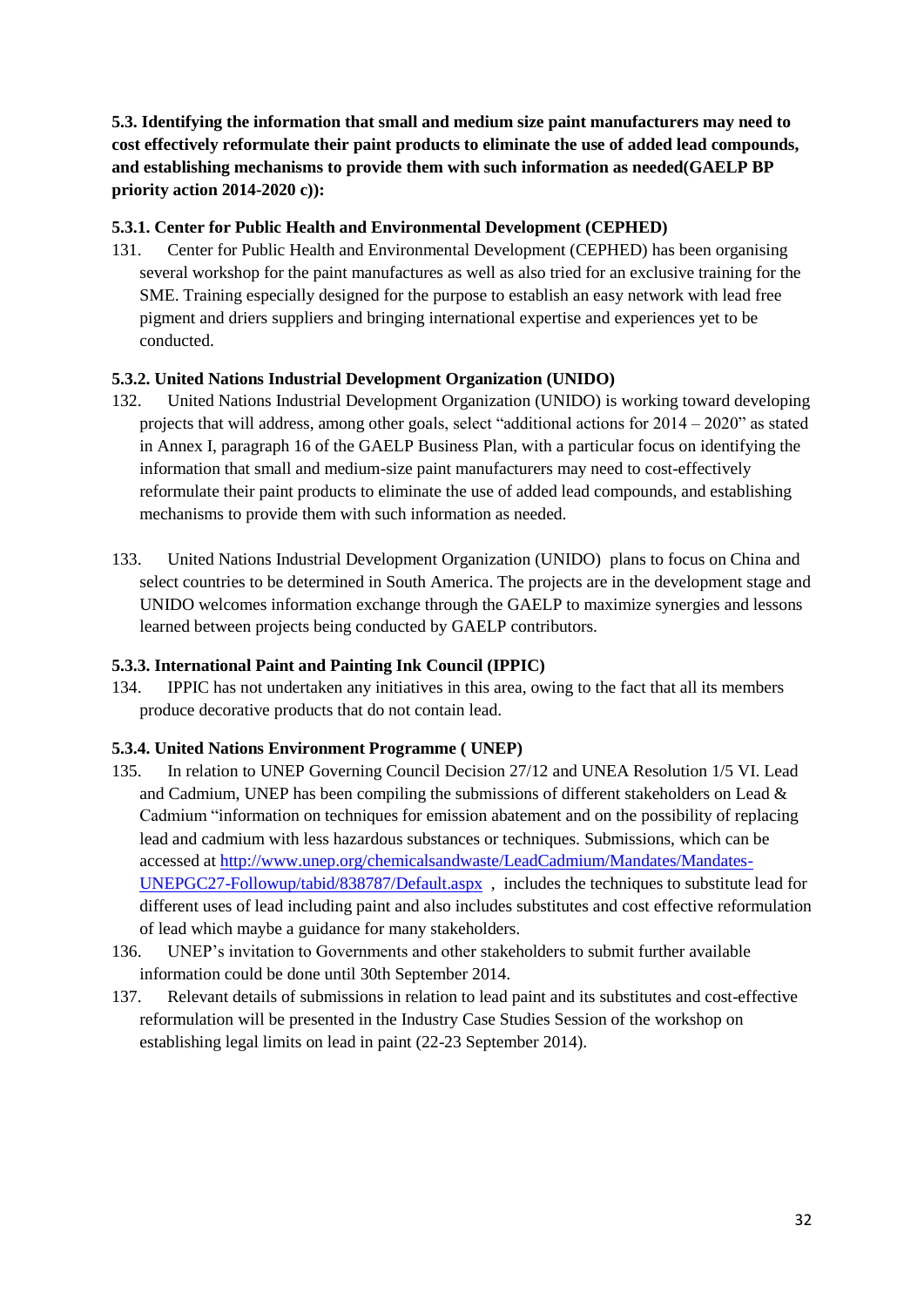<span id="page-33-0"></span>**5.4. Preparing and disseminating guidance materials on how to minimize potential lead exposure in and around housing, childcare facilities, schools and other buildings where lead paint has been used in the past, including information on proper procedures for repainting surfaces, remodelling and demolition(GAELP BP priority action 2014-2020 d)):**

# <span id="page-33-1"></span>**5.4.1. Center for Public Health and Environmental Development (CEPHED)**

138. Center for Public Health and Environmental Development (CEPHED) efforts and IEC materials, news and electronic media campaign have aimed toward this. In fact CEPHED in this year during the International lead poisoning prevention week 2014 has planned to release a new study report on "Lead in Household and School Dust" which CEPHED recently completed under our ongoing IPEN EU Switch Asia Lead Paint Elimination Project.

# <span id="page-33-2"></span>**5.4.2. Research and Education Centre for Development (CREPD)**

139. Research and Education Centre for Development (CREPD) Cameroon updated, printed out and distributed 1,000 sample of its brochure/booklet on lead paint elimination and lead exposure awareness in 2014. The updated version is "Comment Préserver la Quotient Intellectuel de tes Enfants Agir en Tournant Définitivement le Dos aux Peintures au Plomb".

# <span id="page-33-3"></span>**5.4.3. [Dr Scott Clark \(University of Cincinnati\)](http://www.unep.org/chemicalsandwaste/Portals/9/Lead_Cadmium/docs/GAELP/Contributors%20Letters/Scott_Clark_Univ_Cincinnati_Form_Letter.pdf)**

140. Participated in IPEN/EU Floor Dust Wipe Lead Survey in Seven Asian Countries which represented the first dust lead testing in six of the countries. Preparation of reports underway. The reports include guidance on how to reduce lead exposures in residences, day care centers and schools where the potential for exposure to high levels of floor dust lead has been documented.

# <span id="page-33-4"></span>**5.4.4. [International Paint and Painting Ink Council \(IPPIC\)](http://www.unep.org/chemicalsandwaste/Portals/9/Lead_Cadmium/docs/GAELP/Contributors%20Letters/IPPIC%20GAELP%20Contribution%20Letter.pdf)**

141. IPPIC has not engaged in this effort. Many of its member associations have expertise in this area and may choose to contribute separately.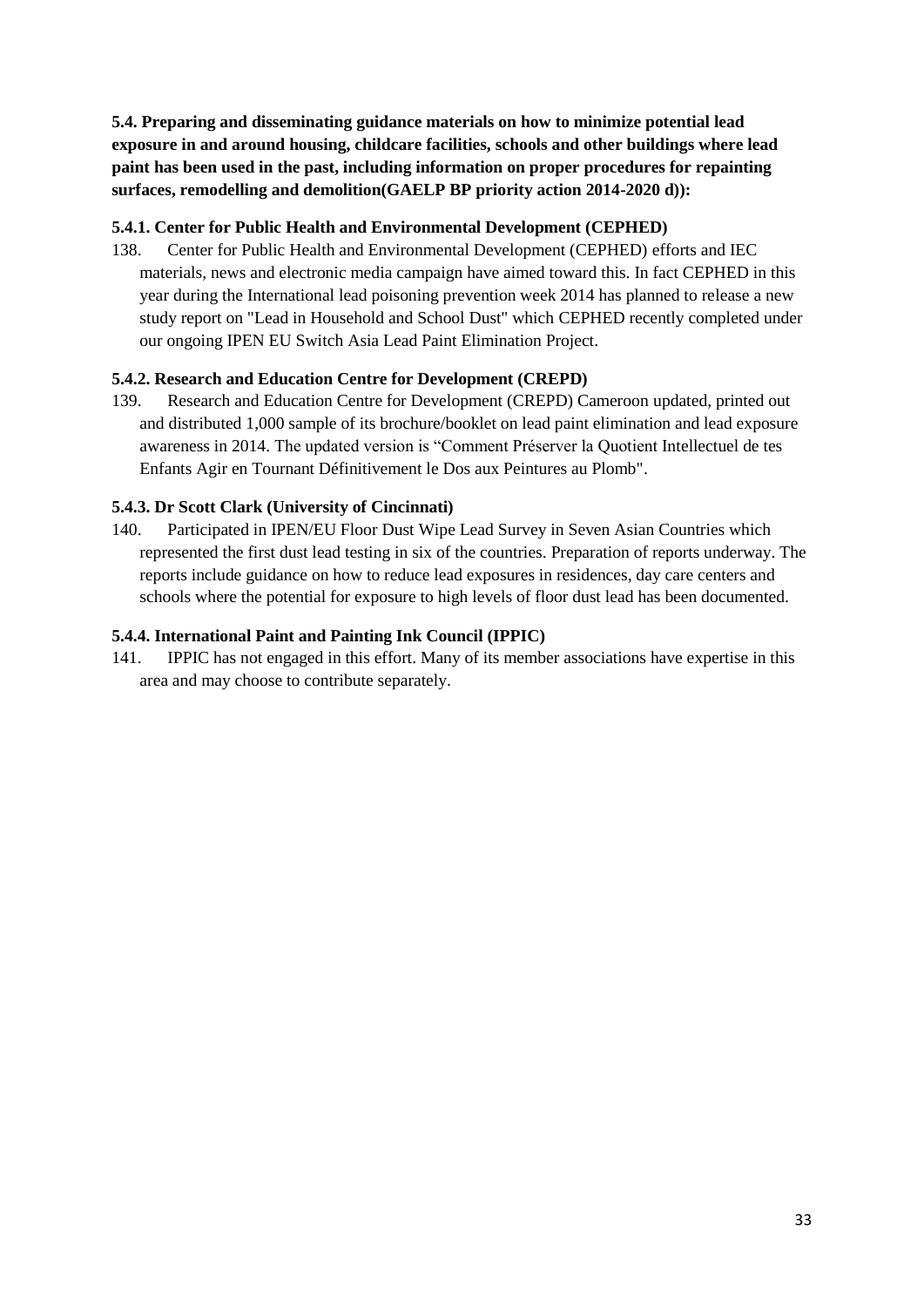<span id="page-34-0"></span>**5.5. Preparing and disseminating guidance materials on how to avoid or minimize workers' lead exposure in industrial facilities producing or using paint that contains added lead compounds (GAELP BP priority action 2014-2020 e)):**

# <span id="page-34-1"></span>**5.5.1. Center for Public Health and Environmental Development (CEPHED)**

142. Center for Public Health and Environmental Development (CEPHED) happens to work with Painters and their association as well as Grill and Furniture industry workers and intends to expand CEPHEDs work with the Industrial workers as well.

#### <span id="page-34-2"></span>**5.5.2. [International Paint and Painting Ink Council \(IPPIC\)](http://www.unep.org/chemicalsandwaste/Portals/9/Lead_Cadmium/docs/GAELP/Contributors%20Letters/IPPIC%20GAELP%20Contribution%20Letter.pdf)**

143. IPPIC has not engaged in this effort. Many of its member associations have expertise in this area and may choose to contribute separately.